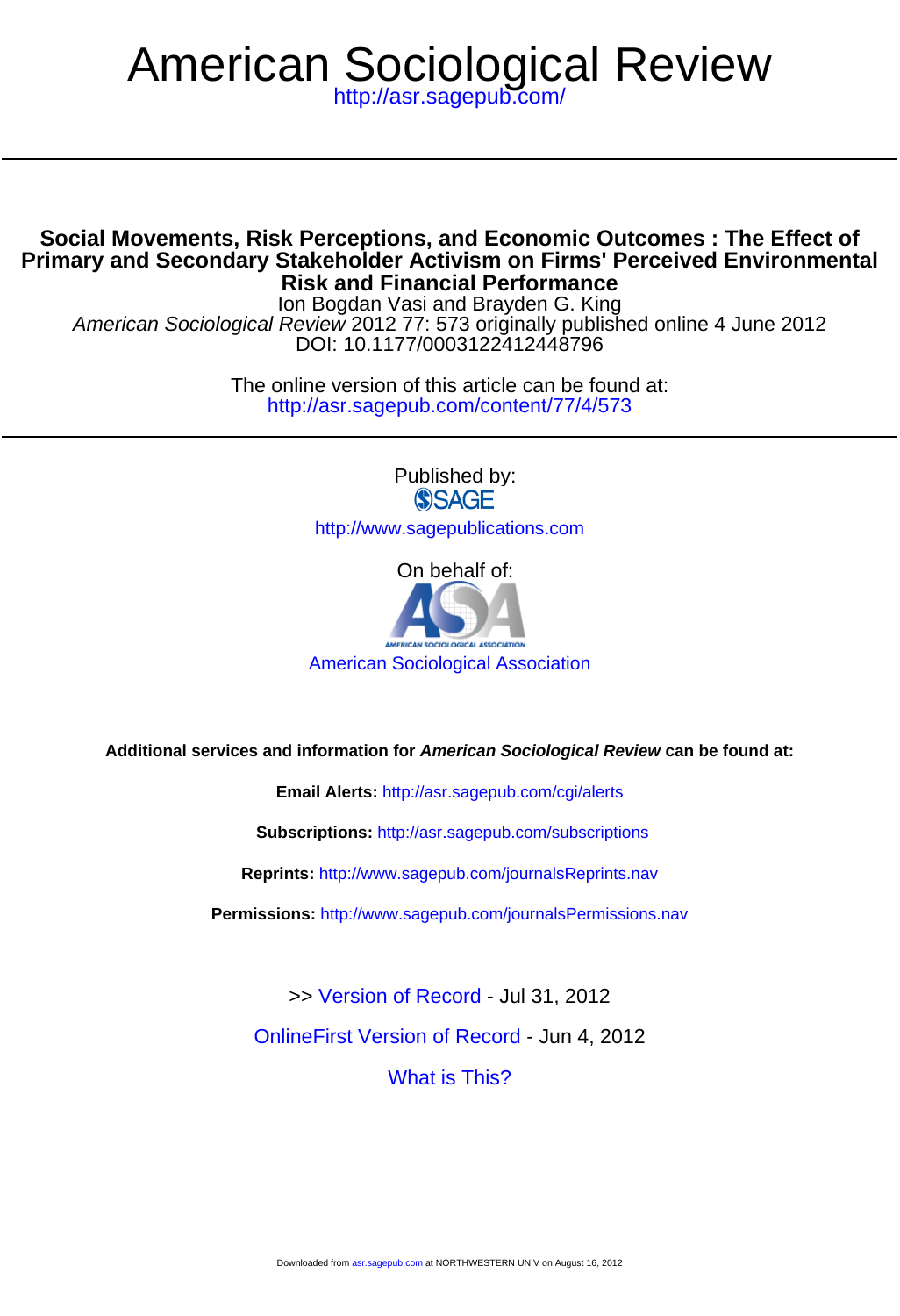

American Sociological Review 77(4) 573–596 © American Sociological Association 2012 DOI: 10.1177/0003122412448796 http://asr.sagepub.com



# **Social Movements, Risk Perceptions, and Economic Outcomes: The Effect of Primary and Secondary Stakeholder Activism on Firms' Perceived Environmental Risk and Financial Performance**

# Ion Bogdan Vasi<sup>a</sup> and Brayden G. King<sup>b</sup>

#### **Abstract**

Although risk assessments are critical inputs to economic and organizational decisionmaking, we lack a good understanding of the social and political causes of shifts in risk perceptions and the consequences of those changes. This article uses social movement theory to explain the effect of environmental activism on corporations' perceived environmental risk and actual financial performance. We define environmental risk as audiences' perceptions that a firm's practices or policies will lead to greater potential for an environmental failure or crisis that would expose it to financial decline. Using data on environmental activism targeting U.S. firms between 2004 and 2008, we examine variation in the effectiveness of secondary and primary stakeholder activism in shaping perceptions about environmental risk. Our empirical analysis demonstrates that primary stakeholder activism against a firm affects its perceived environmental risk, which subsequently has a negative effect on the firm's financial performance.

#### **Keywords**

environment, organizations, risk, social movements

Environmental activism has contributed to the growing interest in sustainability among corporations. Studies of social movements and organizations argue that activists frequently target firms, universities, and other organizations, in addition to states, to affect social change on issues ranging from human rights to energy to the environment (e.g., Lounsbury 2001; Rao 2009; Schurman and Munro 2009; Sine and Lee 2009; Soule 2009; Vasi 2009, 2011; Zald, Morill, and Rao 2005).

These studies show that organizational change is often a direct consequence of social movement activism, caused by the potential threat activists make to their targets through protest

<sup>a</sup>Columbia University b Northwestern University

**Corresponding Author:**

Ion Bogdan Vasi, Columbia University, 420 West 118th Street, 1407 IAB, New York, NY 10027 E-mail: bv2125@columbia.edu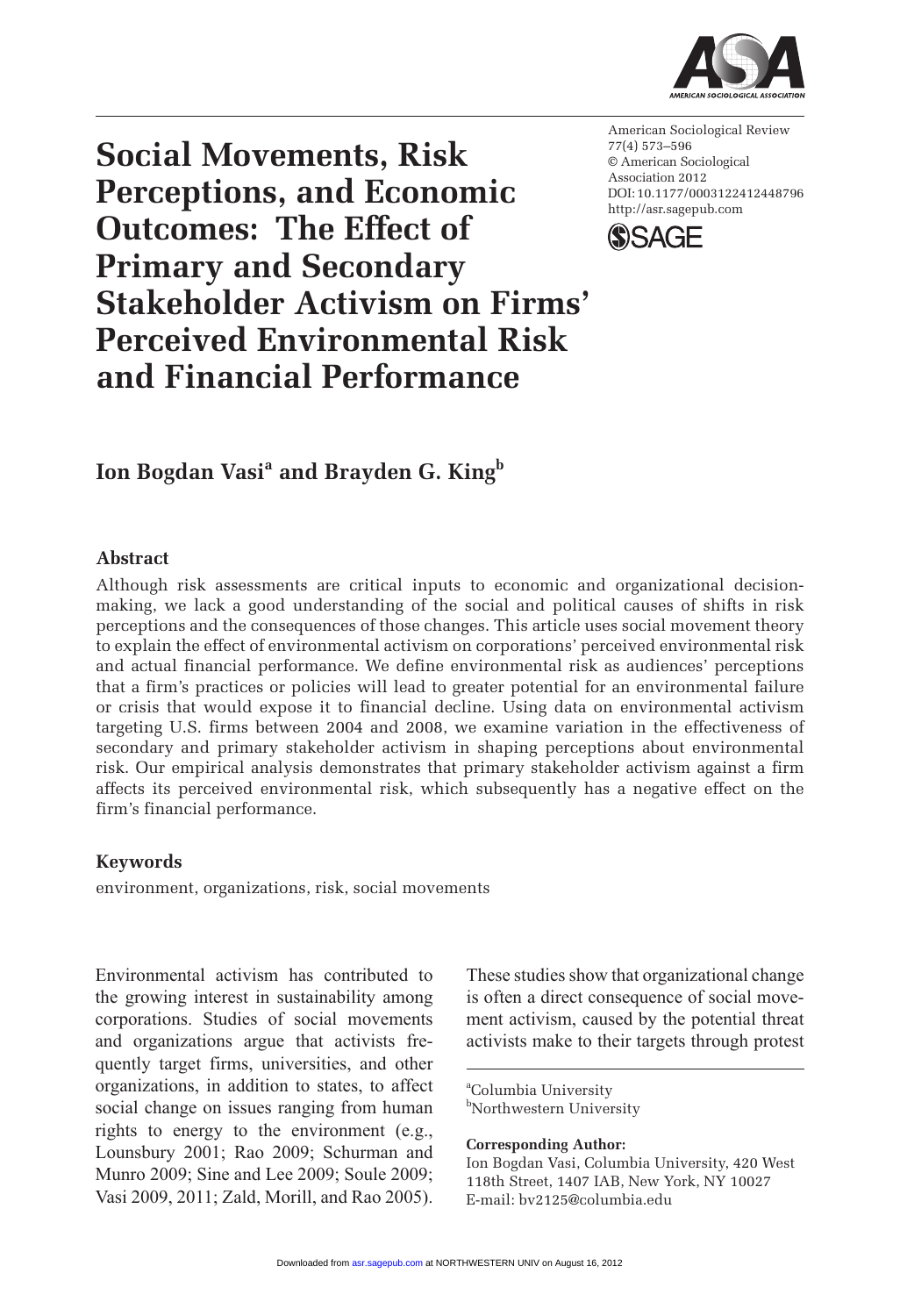and other extrainstitutional tactics (King 2008a; King and Soule 2007). The environmental movement, in particular, has been successful at changing corporate behavior through changes in state regulation and direct pressure (Hoffman 1997; Vasi 2009, 2011). Coercive pressures from activists and legislators contribute to companies' decisions to adopt practices that increase their legitimacy by making them appear greener (Hoffman and Ventresca 2002; Milstein, Hart, and York 2002). Other scholars argue that environmental organizations are key stakeholders that, under certain circumstances, may influence companies to improve their environmental performance (Hendry 2006; Lenox and Eesley 2009).

Research on environmental activism is, more generally, related to the growing literature on social movement outcomes (e.g., Giugni 1998). Although most research on movement outcomes focuses on political consequences (Amenta et al. 2010), the link between environmental activism and corporate environmental consequences provides a context in which to study the economic and organizational outcomes of movement activity (for an overview of research on movements' market consequences, see King and Pearce 2010). Furthermore, we lack a good understanding of how social movements affect cultural outcomes, like perceptions and attitudes about risk (Armstrong and Bernstein 2007; Van Dyke, Soule, and Taylor 2004). Although past research shows, for example, that environmental activism may shape firms' decisions to adopt either genuine environmental practices (Lenox and Eesley 2009) or ceremonial green façades (Forbes and Jermier 2002), we know less about the effect of activism on intermediate, sociocultural outcomes, such as firms' perceived environmental risk.

The influence of environmental activism—and, more generally, of any type of social movement activism—results not only from activists' pressure on corporations to adopt certain practices, but also from activists' ability to change perceptions about a firm's behavior, potentially altering a firm's

image, reputation, and risk profile. Recent disasters such as the BP oil spill show that firms are aware of the importance of these perceptions to their financial well-being. As an investment firm representative noted, "extracting fossil fuels is becoming increasingly risky, and that is a financial risk. . . . The latest spate of environmental crises is pushing investors to become more interested in how environmental risk translates into financial risk" (Orol 2010:1).

Risk perceptions are shaped by activists and other critical audiences, such as analysts, the media, and especially professional risk managers.<sup>1</sup> We define perceived environmental risk as audiences' perceptions that a firm's practices or policies will lead to greater potential for an environmental failure or crisis that could expose it to financial decline.<sup>2</sup> Perceived environmental risk is neither an objective measure of how green companies actually are<sup>3</sup> nor an indicator of the "actual or potential threat of adverse effects on living organisms and environment by effluents, emissions, wastes, resource depletion, etc., arising out of an organization's activities."<sup>4</sup> We focus on professionals' perceived environmental risk because, independent of observable differences in firm environmental threats, their assessments of environmental risk fundamentally shape how investors and others in the business community react to firms' policies. For our purpose, perceived environmental risk is a professional assessment of a firm's environmental vulnerabilities and their potential economic consequences.<sup>5</sup> These professional assessments are made by mediating actors—professional risk analysts—whose role is to construct particular risk categories and evaluate firms as "risk producers" (Maguire and Phillips 2009:25).

Although risk management increasingly drives organizing efforts within firms (Scheytt et al. 2006), and society, in general, has become more dependent on risk assessments as an input to important decisions (Beck 1992), no studies have examined the link between activism directed at corporations and risk perceptions. This not only reflects a gap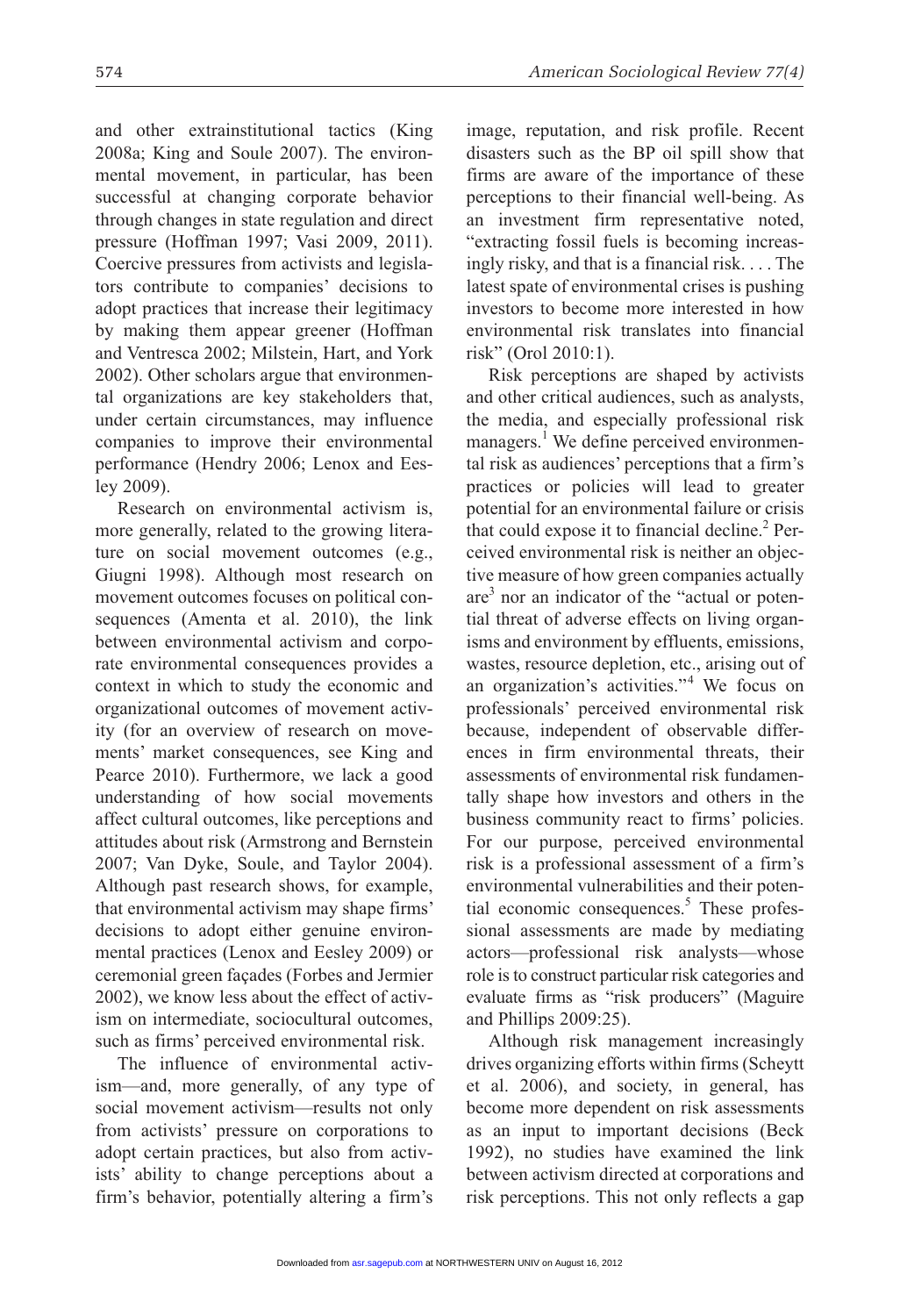in our understanding of the relations between social movements and corporations, it more fundamentally reflects a lack of theorization in economic sociology about the sources and consequences of risk (Perrow 1999; Short 1984). Our study addresses this gap by asking the following empirical questions: (1) to what extent does environmental activism influence perceptions of environmental risk and (2) what influence does environmental risk have on firms' actual financial performance? Our analysis indicates that certain forms of activism have different effects on the development of environmental risk perceptions. In particular, we assess the influence of primary and secondary stakeholder activism on firms' perceived environmental risk and financial performance, arguing that primary activism—that is, activism initiated by a firm's shareholders—has a stronger effect on environmental risk than does secondary activism—that is, activism spearheaded by nonshareholders. In short, we argue that activism by firm insiders has a greater effect on environmental risk than does activism initiated by firm outsiders.

Second, we investigate the relationships between activism, environmental risk, and firm financial performance, arguing that environmental activism against a firm affects perceived environmental risk, which subsequently has a negative effect on a firm's financial performance. Our study thus demonstrates an indirect link between environmental movement activism and firm performance via audiences' perceptions of risk. Derived from theories of social movements and organizations, we develop a number of hypotheses and test them using an original dataset that follows the perceived environmental risk and financial performance of approximately 700 large U.S. firms over five years.

# **Social Movements and Corporate Greening**

Corporate greening has received growing attention in the U.S. media, particularly during the past decade. When the CEO of General Electric announced in 2005 that his corporation would be staking its future on the ability to "define the cutting edge in cleaner power and environmental technology," one newspaper cited this as "the most dramatic example yet of a green revolution that is quietly transforming global business" (Schneider 2005). Indeed, a recent analysis of green reporting in U.S newspapers found that the number of "green stories" in business sections increased from less than 40 in 2000 to more than 180 in 2007, and the number of all green stories increased from less than 160 in 2000 to more than 1,700 in 2007 (Reynolds 2007).<sup>6</sup> Moreover, much academic research on corporate social responsibility focuses on firms' environmental performance. As Vogel (2006:133) points out, "no dimension of corporate social responsibility has attracted as much attention from the business community as environmental protection."

Interestingly, increased interest in corporate environmental performance was preceded by a growth in environmental activism and public interest in environmental issues (Dunlap and Mertig 1992). It is conceivable that the rising tide of interest in environmental practices in the corporate sphere is partially a product of social movement activism. The literature on social movement outcomes could therefore help us understand the impact of environmental activism on corporations.

Most studies of social movement outcomes show that movements influence the adoption of public policies directly, by engaging in lobbying and protest activities (Andrews 2001; Cress and Snow 2000; McCammon et al. 2001; Minkoff 1999; Soule et al. 1999; Soule and Olzak 2004), and indirectly, by changing public opinion (Burstein 1999; Burstein and Linton 2002). A growing number of social movement studies, however, have begun to focus on activists who target corporations (King and Pearce 2010). Movements' tactics reflect their positions as outsiders to corporate life and their inability to gain access to critical decision-making forums inside target companies (King 2008a; King and Soule 2007; Schurman and Munro 2009; Weber, Rao, and Thomas 2009). Social movements thus try to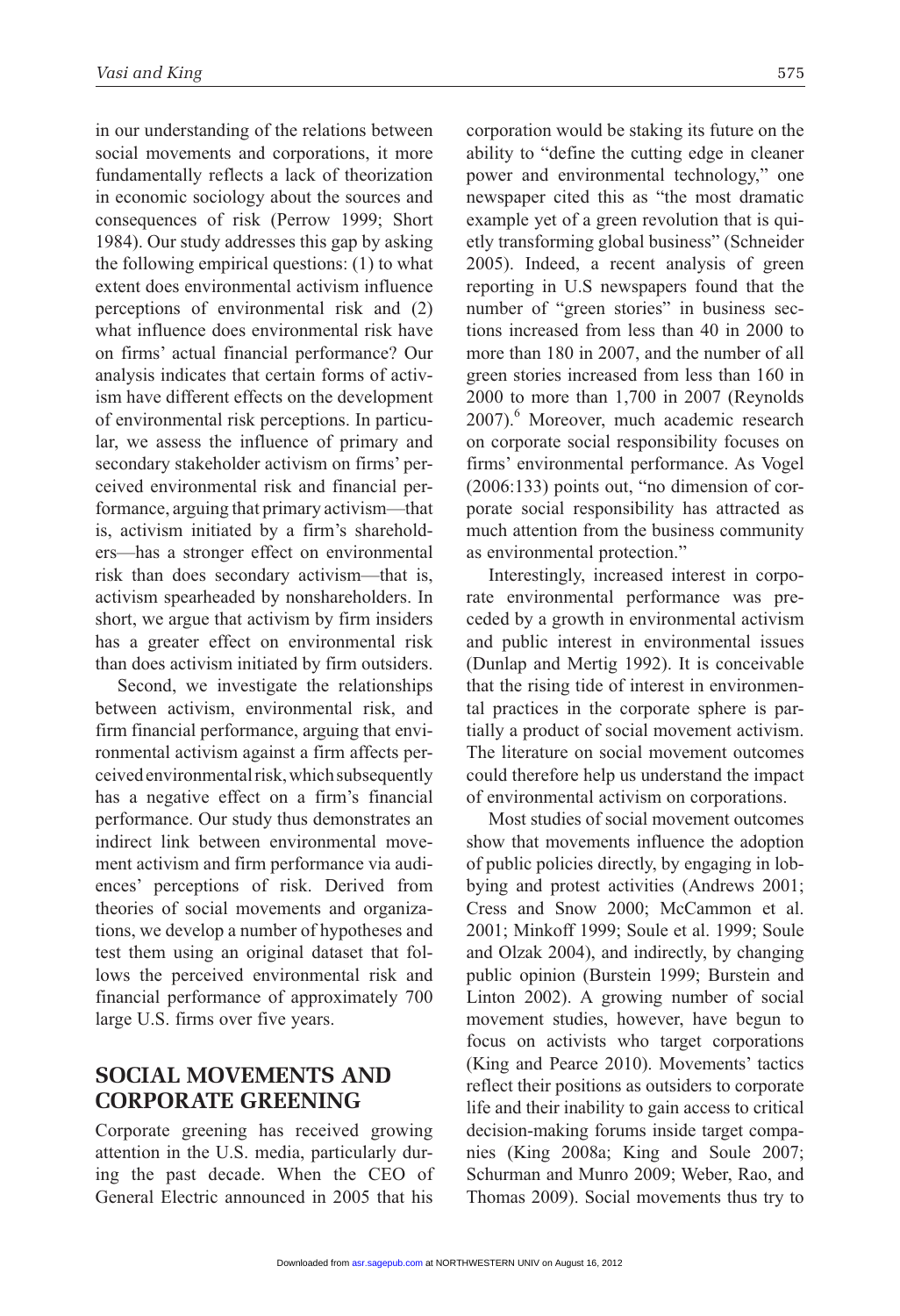affect organizations' policymaking processes by engaging in collective action and changing the cognitive grounds of action using diverse tactical means (Rao 2009; Soule 2009; Zald et al. 2005). Related specifically to environmental performance, a number of studies demonstrate that social movement actions, under certain conditions, may initiate changes in corporate environmental policy (Hendry 2006; Lenox and Eesley 2009; Reid and Toffel 2009). Although past research shows that environmental activism may lead to adoption of either genuine green practices (Lenox and Eesley 2009) or ceremonial façades (Forbes and Jermier 2002), we still do not know much about the intermediate shifts in perceptions and attitudes that make such practices more acceptable.

Shifts in risk perceptions and financial performance likely shape the issues that firms pay attention to and the tone of the broader debate about corporate environmental policies. Many companies care deeply about how external audiences perceive their environmental performance, as demonstrated by the fact that they spend significant amounts of money on advertising their environmental initiatives and green products.<sup>7</sup> Corporations have good reason to be concerned about how the general public and other audiences perceive their environmental performance. A 2005 survey, for example, found that the general public is concerned about environmental pollution issues and that most people believe corporations need to do much more to protect the environment. $8$  By elevating perceptions about the riskiness of a firm's policies (in this case, their environmental policies), activists may indirectly force environmental issues onto the corporate agenda.

Environmental activism can play an important role in shaping perceptions of risk because risks are socially constructed. As theorists of risk society (Beck 1992; Giddens 1991) point out, risk construction is a widespread practice in contemporary societies. Giddens (1991:124), for example, argues that "thinking in terms of risk and risk assessment is a more or less ever-present exercise, of a partly imponderable character." Similarly, Adam and van Loon (2000:2–3) note that "one cannot observe a risk as a thing-outthere—risks are necessarily constructed. . . . The immateriality and invisibility of the threats that suffuse the 'risk society' mean that all knowledge about it is mediated and as such dependent on interpretation." Environmental activists influence the interpretation of risks associated with corporate activities by raising awareness about the environmental consequences of those activities. Indeed, the environmental movement has had a major impact on public perceptions of risks associated with industrial sectors such as biotechnology (Weber et al. 2009) and energy production (Vasi 2011).

What forms of activism shape environmental risk perceptions? Although activists use many different nuanced tactics to influence targets, two general forms of corporate activism exist: secondary and primary stakeholder activism. First, activists may mobilize adherents to publicly express their outrage at a company's policies via street protests, boycotts, and other forms of public demonstration (King and Soule 2007). We refer to these kinds of tactics as secondary stakeholder activism because they involve individuals and groups who, although they do not engage in direct economic exchange with firms or have a formal contractual bond or direct legal authority over firms, are affected by firms' actions (Eesley and Lenox 2006; King 2008b). Secondary stakeholders, like community activists, religious organizations, and nongovernmental organizations, often use these sorts of tactics because they lack other, more direct means to communicate their grievances about a firm (Walker, Martin, and McCarthy 2008). Secondary stakeholder activists tend to use tactics that leverage the emotional reaction of reference publics (Lipsky 1968), such as consumers, investors, or analysts, against a firm. Inasmuch as these publics come to support the movement's view, the corporate target is at risk of being labeled a deviant and may face future declines in reputation and legitimacy and potential regulatory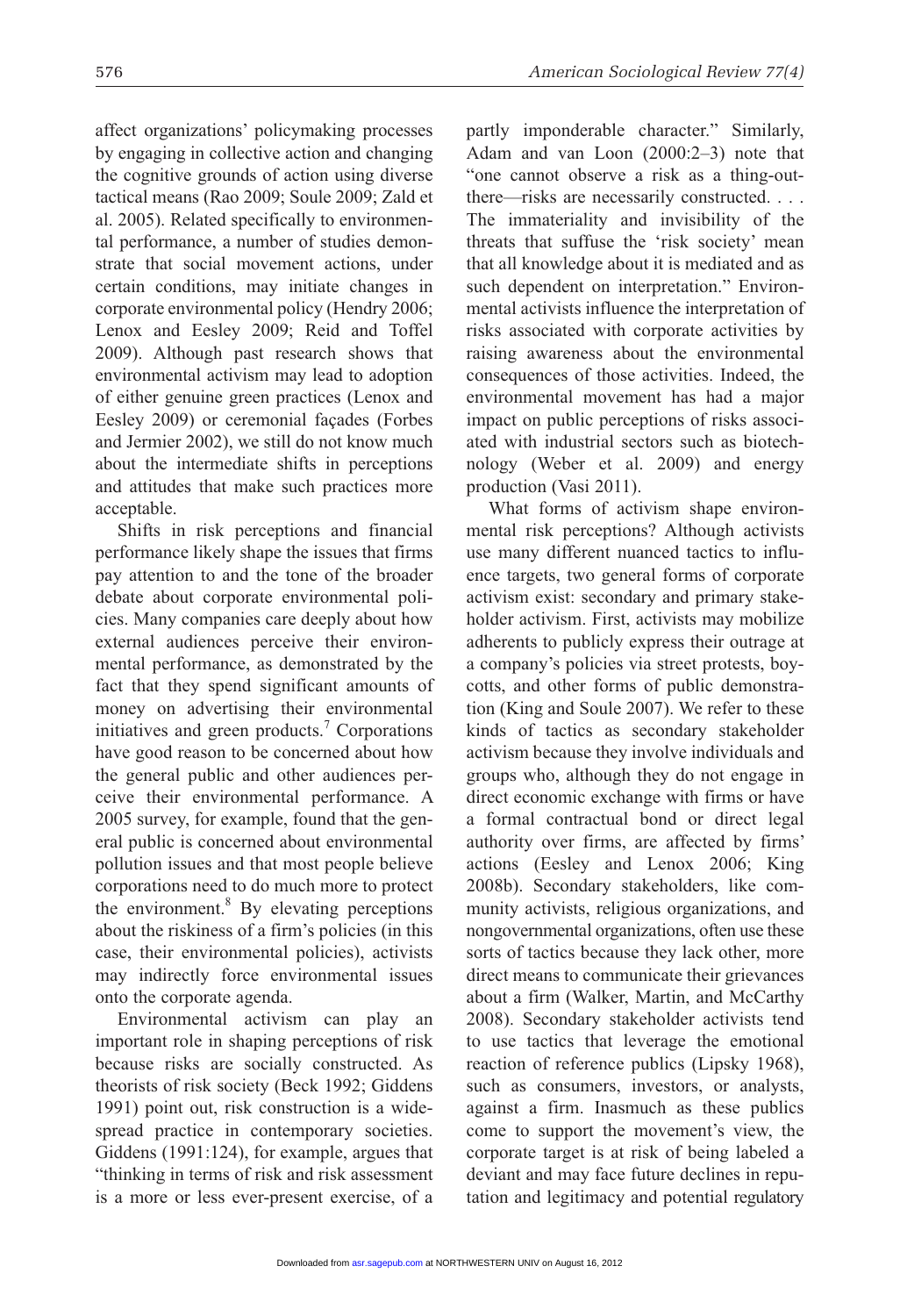actions (Jonsson, Greve, and Fujiwara-Greve 2009; Pozner 2008).

The second medium of expression is through using institutional means of influence, such as shareholder resolutions, to directly influence corporate decision-makers (Davis and Thompson 1994; Proffitt and Spicer 2006; Reid and Toffel 2009). Institutional activism involves working through conventional channels of change and feedback (Lounsbury 2001; Raeburn 2004; Santoro and McGuire 1997). Because such channels are usually limited to employees, investors, and other primary stakeholders, we refer to these tactics as primary stakeholder activism. This form of activism involves individuals who engage in economic transactions with the firm or whose financial situation is correlated directly with the firm's performance: shareholders, employees, suppliers, or creditors. Whereas the function of secondary activism is to promote public debate and call into question a company's reputation, the function of primary activism is to generate debate about a company's policies among other primary stakeholders, thereby generating internal discontent with a company's policies.

These two forms of activism—primary and secondary stakeholder activism—are parallel to insider and outsider activism in the policymaking realm of the state (Santoro and McGuire 1997; Soule et al. 1999). A key difference, however, is that unlike state-oriented activism in which insiders hold institutional positions of influence and decision-making (e.g., agency heads and legislators), the activists we assess in this study—protestors and shareholders—have no official role in corporate decision-making. Compared to democratic states, corporations are relatively closed polities that purposefully limit the participation of their various constituents (Weber et al. 2009). Even insiders like shareholder activists must mobilize support through unconventional channels, such as using shareholder resolutions, to make their voices heard in the corporate context.<sup>9</sup> By assessing how stakeholder activists shape risk perceptions we explain how, despite their limited access, they might generate some level of influence in the corporate domain.

#### **Hypotheses**

*Activism and Perceived Environmental Risk*

Different forms of activism may affect perceptions of environmental risk differently. We posit that risk managers use activism as a signal of a firm's potential exposure to costly environmental hazards. This assumption is based on prior research that posits that economic actors monitor activism to assess market conditions (Ingram, Yue, and Rao 2010) and interpret movement activities as cues about unobserved market information (King and Soule 2007). The strength of activism's signal depends on activists' closeness to the firm itself. Activists who have more frequent interactions with a firm and more credibility in the eyes of risk managers will produce stronger (less noisy) signals. Activists with less frequent contact and who lack credibility in the eyes of risk managers will provide weaker (noisier) signals about a firm's underlying risk exposure.

We expect that when activism involves primary stakeholders, the perceived environmental risk may be even higher than when activism involves secondary stakeholders. Risk managers likely give more weight to information revealed through primary stakeholder activism, because shareholders' interests are less likely to be perceived as in conflict with the firm's economic interests. Shareholder activists are in a unique position to observe corporate activities and to report what they perceive as environmental misdeeds. Indeed, they are the main manifestation of socially responsible investing (SRI), a form of investing that has grown in importance over the past two decades.<sup>10</sup> Given that primary stakeholder activists' economic interests are aligned with those of the firm, their complaints of companies' policies send a clearer signal to investors about the potential liabilities associated with firms' environmental policies.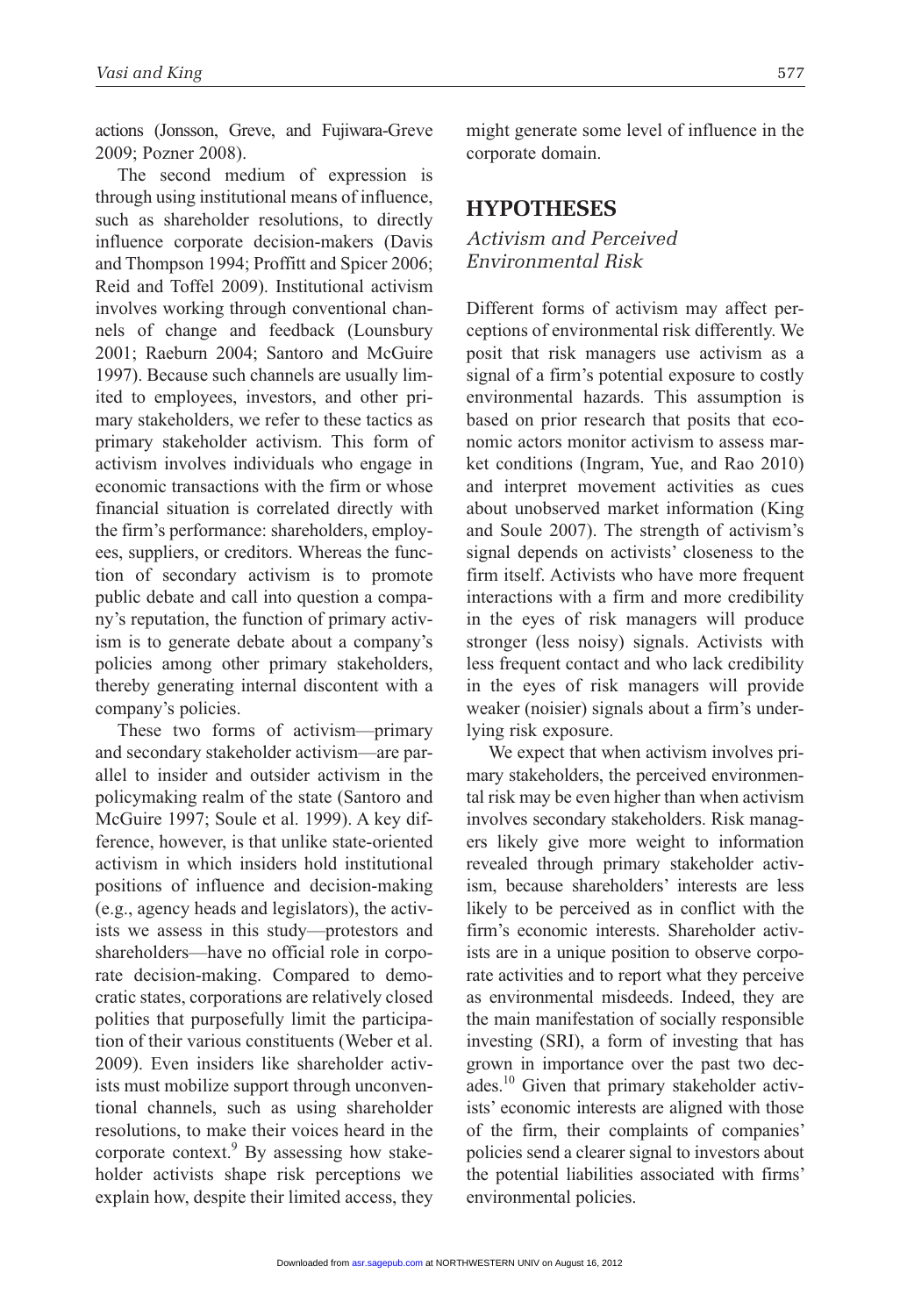Shareholder resolutions are usually filed by investment management groups devoted to sustainable investing or religious groups involved in environmental activism (Vogel 2006). One example is the resolution filed in 2004 by Brothers of Holy Cross, Dominican Sisters of Hope, Sisters of Mercy of the Americas, and other religious groups asking General Electric to disclose the cost of PCB cleanup. The resolution received support from 12.7 percent of shareholders. Another example is the resolution filed in 2007 by Trillium Asset Management asking Dow Chemical Company to publish a report analyzing the extent to which its products might cause or exacerbate asthma. This resolution received support from 6.7 percent of shareholders. Although shareholder resolutions rarely receive enough support to force a change in corporate policies, they present confirming evidence that investors have reason to be concerned with firms' environmental practices.

In contrast, protests, demonstrations, and boycotts likely have a weaker effect on risk managers' perceptions because they are frequently organized by environmental groups that may be easily dismissed as radical or marginal and may not involve large numbers of people.<sup>11</sup> Secondary activism may become repetitive and commonplace in the eyes of risk managers. For example, Exxon Mobil was frequently the target of protests organized by Greenpeace and other environmental organizations because it was accused of being unwilling to take action to curb global warming. Yet, many of these protests were described in the media as involving a small number of people with unreasonable requests. When Greenpeace used images inspired by the movie *The Day After Tomorrow* in a demonstration against Exxon, the media quoted an Exxon Mobil spokesman who said it was fitting that Greenpeace was using a fictional movie to attack his company "because that's usually what they have done when they have discussed Exxon Mobil or our position on global climate change" (Associated Press 2004).

We therefore distinguish between the effect of primary stakeholder activism, such as shareholder resolutions, and secondary stakeholder activism, such as protests, lawsuits, and boycotts. This leads us to formulate the first two hypotheses:

- *Hypothesis 1*: Both primary and secondary stakeholder activism targeted at a firm will increase the firm's perceived environmental risk.
- *Hypothesis 2*: Primary stakeholder activism targeted at a firm will increase the firm's perceived environmental risk more than secondary stakeholder activism.

#### *Activism and Financial Performance*

Social movement research maintains that protests and other forms of activism result in significant costs to their targets (Gamson 1990; King and Soule 2007; Luders 2006; McAdam and Su 2002; Piven and Cloward 1977). Protests and boycotts may influence firms because they impose a disruption cost for example, boycotts and sit-ins organized by civil rights activists effectively curtailed sales at segregated businesses in the South (Luders 2006). Protests may also affect firms because they threaten intangible assets such as reputation and legitimacy (King and Soule 2007).

Although social movement research has not yet examined the effect of both primary and secondary stakeholder activism on firms' financial performance, there is reason to believe the effect of primary stakeholder activism differs from the effect of secondary stakeholder activism. More specifically, primary stakeholder activism may have a stronger negative effect on firms' financial performance than secondary stakeholder activism because primary stakeholders are more influential than secondary stakeholders in shaping investors' perceptions. We distinguish between effects of primary and secondary stakeholder activism and formulate the following two hypotheses: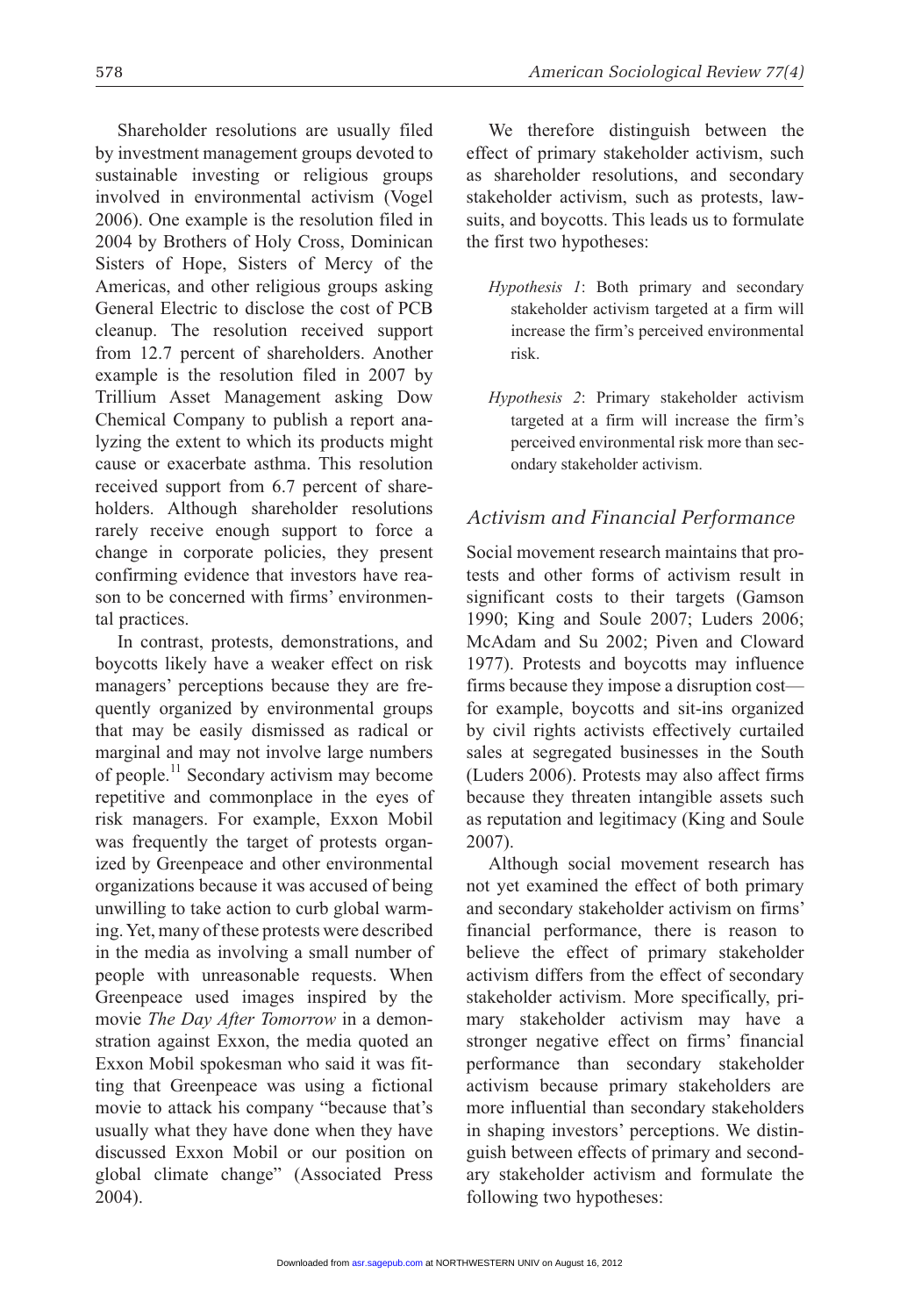- *Hypothesis 3*: Primary and secondary stakeholder activism will have negative effects on target firms' financial performance.
- *Hypothesis 4*: Primary stakeholder activism will have a larger negative effect on firms' financial performance than will secondary stakeholder activism.

#### *Perceived Environmental Risk and Actual Financial Performance*

Activism might also indirectly influence financial performance through the creation of risk perceptions. Providers of risk management argue that companies should be concerned about perceived environmental risks because they affect firms' profitability. According to Matthew Kiernan, the founder and executive managing director of Innovest, "companies' eco-efficiency and environmental performance are becoming far more critical to their competitiveness, profitability, and even survival" (Business Wire 2000). Some company executives also argue that having a low environmental risk provides a competitive advantage because companies that are seen as "green leaders" are able to "attract the young, talented engineers that are essential to sustain growth and keep [them] at the leading edge of the industry" (Business Wire 2000). Recent evidence suggests that companies consider managing environmental risk to be a crucial impression management tool (Bansal and Clelland 2004). For example, a growing number of banks are "taking a stand on industry practices that they regard as risky to their reputations and bottom lines," such as mountaintop removal mining (Zeller 2010). Additionally, numerous Fortune 500 companies invest in energy efficiency and wind power to be seen as environmental leaders (Vasi 2011).

Environmental risk also influences financial performance by shaping investors' evaluations of a company's worth. Investors may be especially cautious of firms that have high environmental risk because they are nervous about the possibility of financial loss occurring from a low-probability environmental crisis. Indeed, psychological research under the prospect (or loss aversion) theoretical framework shows that people are risk averse when they evaluate a possible gain, because people are more motivated to avoid losses than they are to pursue gains (Kahneman and Tversky 1979; Tversky and Kahneman 1974). Most people would buy insurance to avoid a significant loss, even if the probability of the loss is small, because most people overweigh low probabilities. Fearing potential losses, investors may thus undervalue companies exposed to high environmental risks. Finally, environmental risk negatively influences financial performance because companies perceived to have low environmental risks are assumed to have a lower probability of being fined, sued, or publicly criticized. In contrast, if the public perceives that a firm is overly exposed to environmental risk, the firm may face greater scrutiny from regulatory agencies and be a more attractive target of future boycotts and lawsuits. Based on these assumptions, we hypothesize the following:

*Hypothesis 5*: Firms' financial performance is negatively associated with their perceived environmental risk.

#### **Research Design**

*Data and Dependent Variables*

Our dataset consists of the largest (in terms of revenue) 700 U.S. companies in 2004.<sup>12</sup> We followed these firms from 2004 to 2008 to compile a five-year panel dataset. Data about firms' environmental risk was available from iRatings (formerly Innovest) during this five-year span. We use two dependent variables. The first is perceived environmental risk, which we measured using the environmental risk score developed by iRatings.<sup>13</sup> The environmental risk score ranges between 0 (lowest) and 9.7 (highest) and combines four dimensions: historic liabilities, operating risk, leading sustainability risk indicators, and industry specific risk.<sup>14</sup> The iRatings data measure perceived environmental performance for companies from all industrial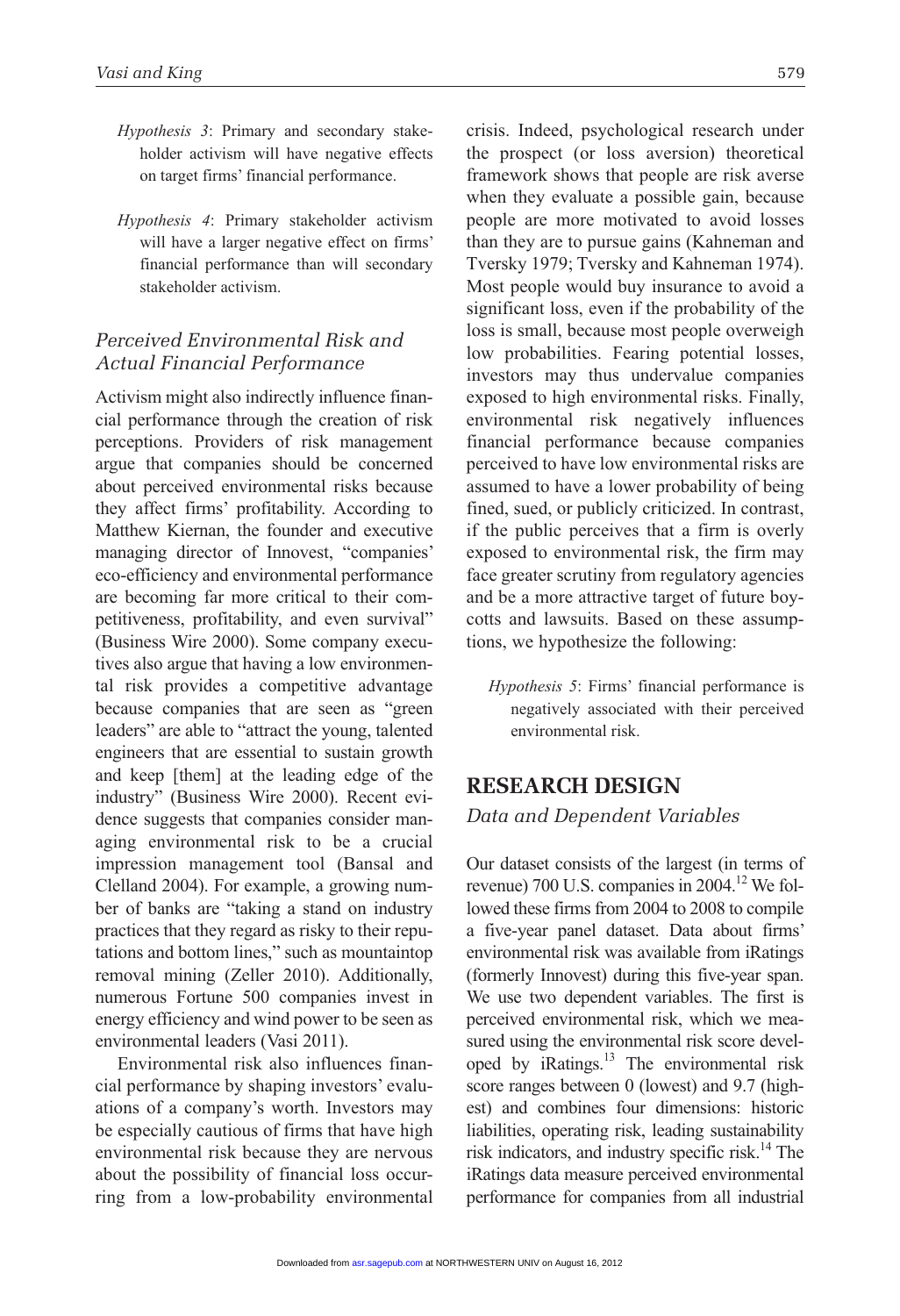sectors and, rather than indicate differences in objective performance criteria, reflect analysts' perceptions of the environmental risks companies face. However, the measure has one important drawback: it is updated annually. A monthly or even quarterly updated measure would permit a more detailed analysis of how risk managers assess the effect of environmental activism—yet, such a measure is not available. Despite this shortcoming, the current rating, because of its wide use and breadth of coverage, is the most complete and useful measure of environmental risk available.<sup>15</sup>

The iRatings indicator of environmental risk is not simply a measure of health effects associated with exposure to chemicals and other products produced by firms; it is a measure of perceived environmental hazards that potentially affect a firm's financial health. As an iRatings document states, the measure of environmental risk is an indicator "for management quality and long-term financial performance, not [a commentary] on the intrinsic ethical worth of the companies. At the heart of iRatings analytical model is the attempt to balance the level of environmentally and socially driven investment risk with the companies' managerial and financial capacity to manage that risk successfully and profitably into the future."<sup>16</sup>

This measure of environmental risk captures the perception among analysts that organizations face potential threats to their financial well-being due to their environmental practices and policies. $17$  We note that this perceptual measure contrasts sharply with objective measures of environmental performance, the most common indicator being the toxic release inventory (TRI). TRI data measure emissions of harmful chemicals at the facility level primarily for firms in the manufacturing sector: almost 90 percent of facilities in the TRI dataset list a manufacturing code as their primary Standard Industrial Classification (SIC) code (Potoski and Prakash 2005). Although we do not possess any direct evidence that iRatings' environmental risk scores influence firms or investors, the fact that more and more companies

publish sustainability reports suggests that environmental risks are taken seriously by increasing numbers of corporations.<sup>18</sup>

The second dependent variable, Tobin's q, is a measure of corporate financial performance and has been used in numerous studies to assess the captured value resulting from strategic changes (e.g., Anand and Singh 1997; Hanson and Song 2003; Lang and Stulz 1994; Servaes 1991). Tobin's q is the ratio of firm market value divided by the book value of its assets.

#### *Independent Variables*

Hypotheses 1 and 2 predict that companies targeted frequently by environmental activists will have higher levels of perceived environmental risk. We include two variables to test these hypotheses. The first variable captures primary stakeholder activism as measured through shareholder resolutions. We obtained data on resolutions from the Interfaith Center on Corporate Responsibility (ICCR), an association of faith-based institutional investors that presses companies to be socially and environmentally responsible and collects information about shareholder resolutions on major social and environmental issues. We recorded the total number of shareholder resolutions on environmental issues for the period 2003 to 2007. We applied the natural logarithm of the resolution count to stabilize skew in the data and lagged the variable by one year to avoid simultaneity bias.<sup>19</sup>

The second variable captures secondary stakeholder activism as measured through counts of environment-related protests, demonstrations, boycotts, and lawsuits. This variable is operationalized as the number of newspaper articles discussing an environmental protest, demonstration, boycott, or lawsuit during the 2003 to 2007 period. We also created an alternative set of measures that distinguishes between activism organized by large environmental organizations and activism organized by small groups; we categorized an environmental organization as large if it was in the top 20 in 2003 and small otherwise. $20$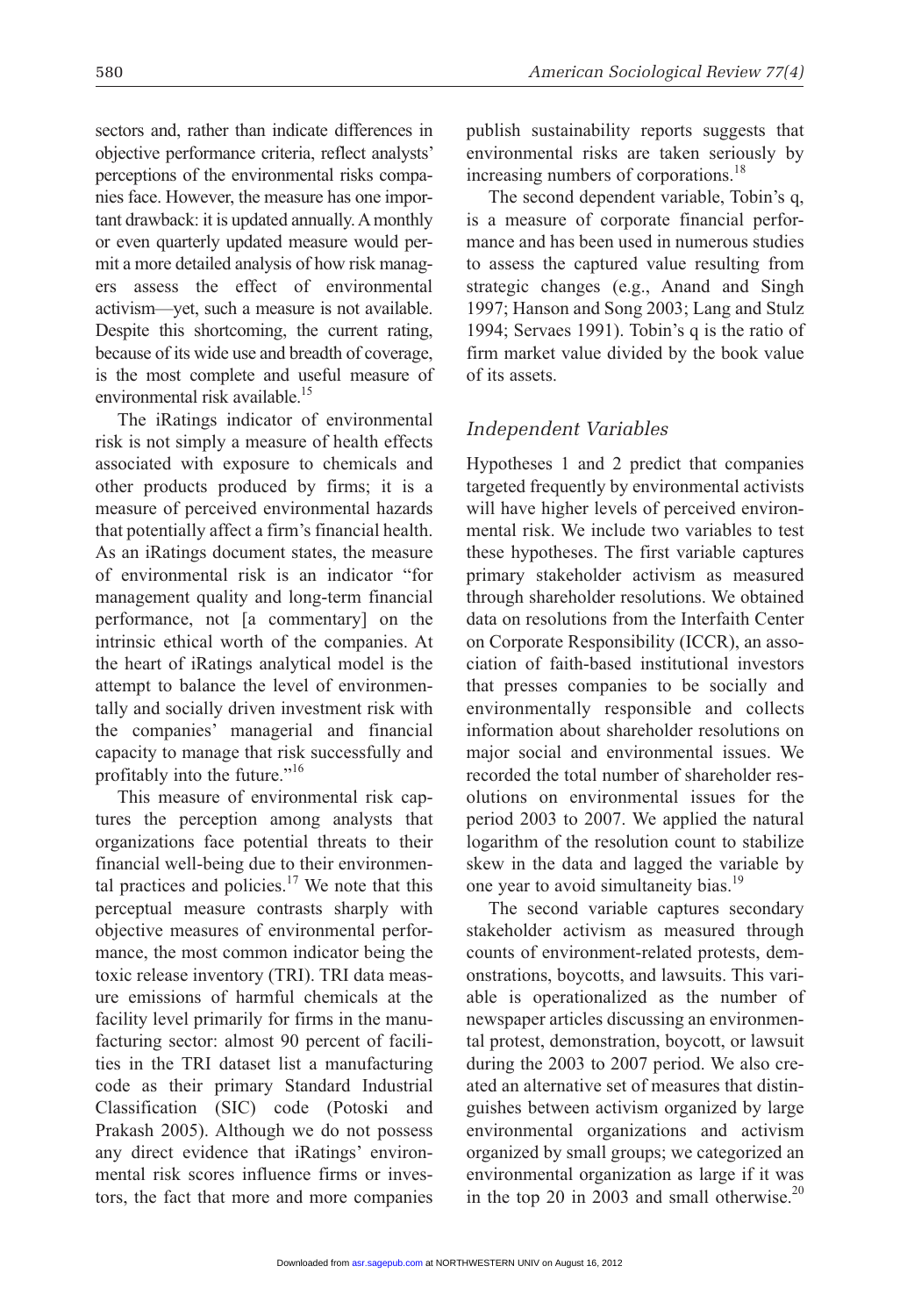We coded this variable as 1 if the article mentioned at least one large environmental organization and 0 otherwise. We lagged these variables by one year. We chose to examine only activism covered in the media because, as previous research has argued, protests that do not receive media coverage are unobservable and therefore have less informational value to the public and investors (Baron 2005; King 2008a; King and Soule 2007). Lipsky (1968:1151) sums up the importance of media attention for protests using an effective metaphor: "If protest tactics are not considered significant by the media . . . protest organizations will not succeed. Like a tree falling unheard in the forest, there is no protest unless protest is perceived and projected."

We identified relevant articles on protests, demonstrations, campaigns, boycotts, and lawsuits through a LexisNexis search of all U.S. newspapers and wire services. We focus only on protests and other forms of secondary stakeholder activism directed at corporations, not on shareholder resolutions. We tested different search algorithms and ultimately settled on the most inclusive search string. This algorithm included the following elements: (environmental group *or* environmental organization *or* environmental activist *or* environmentalist) *within the same paragraph* (protest *or* boycott *or* demonstration *or* lawsuit) *within the same paragraph* (company name). We checked results for accuracy and eliminated false positives. $21$  Similar to the shareholder resolution measure, we used the natural logarithm of the article count to stabilize the variable's skew. The correlation between the secondary and primary stakeholder variables was low (.20), indicating that the two forms of activism are not redundant.

We also examined a number of cases of primary and secondary stakeholder activism and found that they usually involve different activist groups. For example, protests, boycotts, and rallies are often organized by traditional environmental groups such as Rainforest Action Network, Natural Resources Defense Council, Earth First!, Sierra Club, Greenpeace, and Environmental Defense. In contrast,

shareholder resolutions are often filed by investment management firms devoted to sustainable investing (e.g., Trillium Asset Management, Domini Social Investments, Boston Common Asset Management, and Green Century Funds) or religious groups involved in environmental activism (e.g., Evangelical Lutheran Church in America, Religious of the Sacred Heart of Mary, Maryknoll Fathers and Brothers, and Sisters of St. Dominic of Caldwell). Sometimes environmental groups form coalitions with religious groups or sustainable investment management firms. For example, Ceres, a national network of investors, environmental organizations, and public interest groups working with companies and investors to address sustainability challenges, has filed numerous shareholder resolutions seeking greater corporate transparency about the financial risks posed by climate change.<sup>22</sup> Because the correlation between forms of activism is low and qualitative evidence suggests different groups initiate different activist tactics, we are reasonably confident that our two measures of activism capture distinct forms of movement influence.

In the Tobin's q analysis, we also included the environmental risk measure as an independent variable. It is possible that a negative correlation between environmental risk and financial performance could be due to risk analysts' use of past financial performance to help predict future environmental risk. To account for this possibility, we transformed the risk measure by first regressing it on past financial performance and then used the predicted residual from that model as the independent variable in the regression of Tobin's q. By doing this, we essentially stripped our environmental risk measure of any perceptual influence of past financial performance.

#### *Control Variables*

We included a number of control variables to examine the effect of factors identified by stakeholder, social movements, and institutional theories. Previous research shows that size, research, and development activities and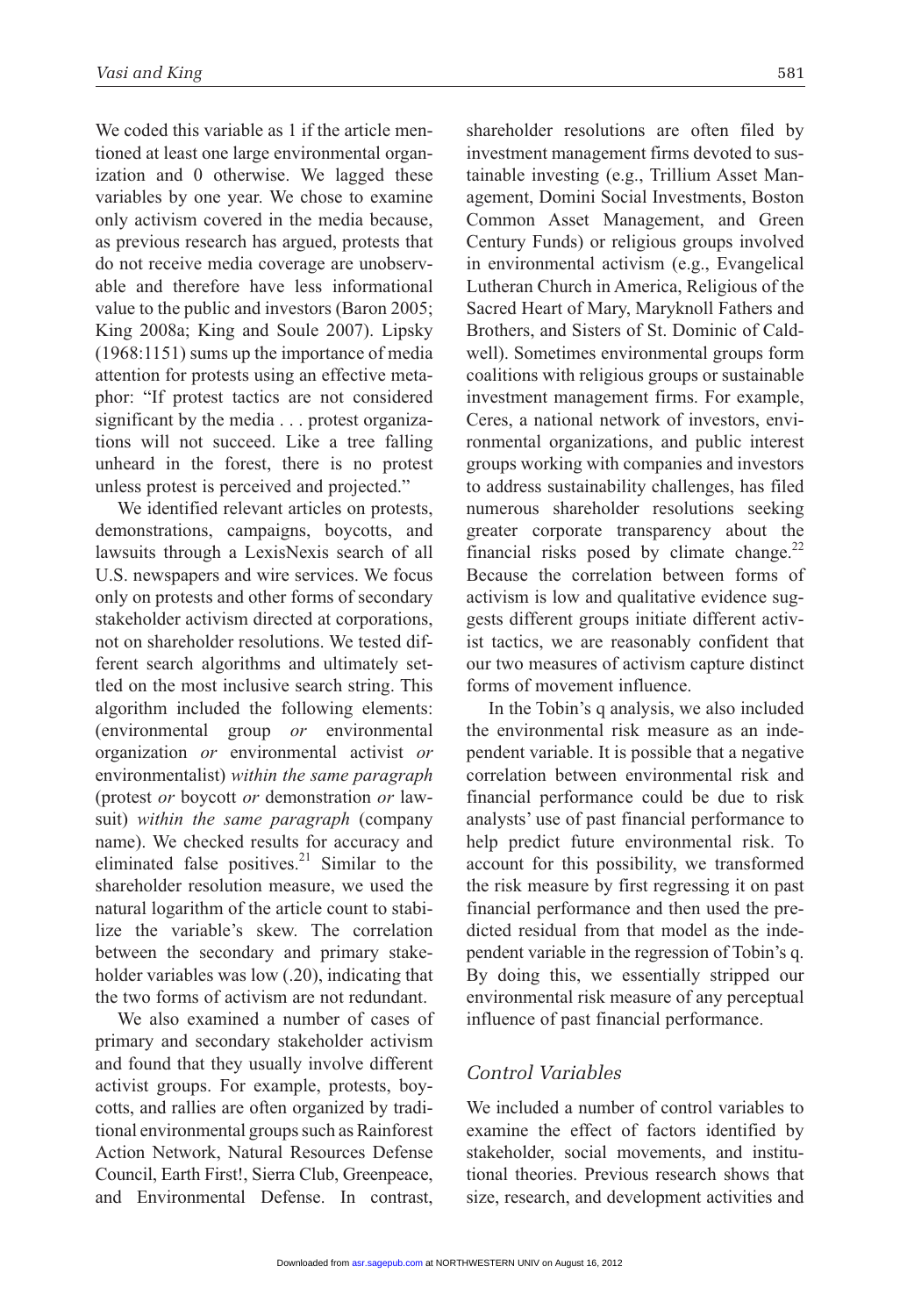reputation influence how companies respond to activists' demands (Etzion 2007; Florida 1996; King 2008a; Lenox and Eesley 2009). We measured company size as the natural logarithm of a firm's total assets. We coded this variable using information from the Compustat database. We measured research and development (R&D) activities using information from KLD Research and Analytics, an independent rating agency that assesses corporate social and environmental performance. We used the year 2003 as a baseline. R&D activities is a dummy variable, with the value 1 if a company is considered a leader in its industry for research and development. We measured reputation as an ordinal variable using raw scores from *Fortune* magazine's list of the most admired companies between 2004 and 2008. We created an ordinal variable to account for skewness in the data. Most firms are not ranked on the index (therefore having a default score of zero). We created four ordinal levels with the lowest level consisting of all unranked firms and the top three levels consisting of evenly divided quantiles based on the distribution of raw scores.

We included corporate governance as a control variable, because companies with strong shareholder rights are more likely to respond positively to primary stakeholders' demands. We measured corporate governance using the Governance Index data developed by Gompers, Ishii, and Metrick (2003). High values indicate that companies are in the *dictatorship portfolio,* which means they have the highest management power or the weakest shareholder rights; low values indicate companies are in the *democracy portfolio,* which means they have the lowest management power or the strongest shareholder rights.

We also included a control variable that captures the degree to which corporations have a progressive corporate culture. Previous research shows that companies with a green corporate culture are more likely to adopt environmental practices because they value social responsibility as well as profitability (Andersson and Bateman 2000; Bansal and Roth 2000; Forbes and Jermier 2002; Vogel 2006). This variable uses data from KLD Research and Analytics and is constructed as an index that combines different dimensions—community strengths, diversity strengths, employee relations strengths, and human rights strengths.<sup>23</sup> Community strengths includes measures such as charitable giving and support for housing and education; diversity strengths includes measures such as employee benefits addressing work and life concerns, women and minority contracting, and gay and lesbian policies; employee relations strengths includes measures such as employee involvement and retirement benefits; and, finally, human rights strengths includes measures such as indigenous people and labor rights initiatives. The composite variable has the extreme values of 0 if a company does not score high on any dimension of socially responsible corporate culture and 3 if a company scores high on all of the dimensions.

To ensure our assessment of risk is independent from other environmentally proactive policies a firm takes, we included a measure of environmental strengths, using data obtained from KLD Research and Analytics. The environmental performance measure is the sum of all environmental strengths listed by  $KLD<sup>24</sup>$ Although KLD rates firms based on seven possible environmental strengths (including offering environmentally beneficial products and having a recycling program), no firms in our sample had more than four strengths.

We included regulatory pressure faced by companies as a control variable because regulators can specify environmental targets that must be achieved, create economic frameworks for redistributing environmental costs and benefits, and improve information flow by mandating pollution disclosure (Hoffman and Ventresca 2002; Konar and Cohen 1997). This is an ordinal variable, with the value 1 if a company is headquartered in a state with weak environmental regulation and 4 if headquarters are in a state with strong environmental regulation. Data for the variable come from the Green Index, which ranked states on a variety of dimensions of environmental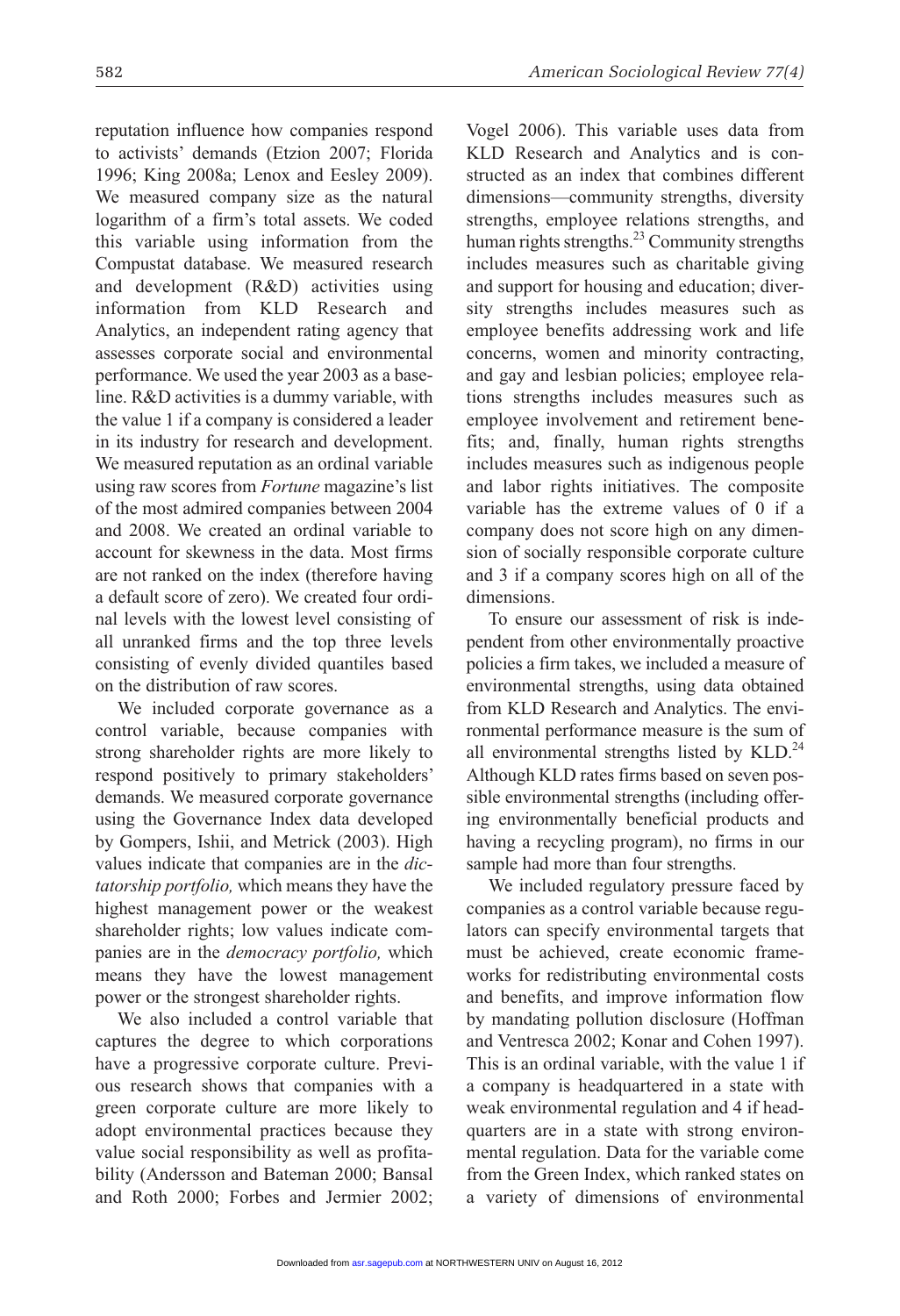regulation in 1990.<sup>25</sup> We also included dummy variables for industry sectors. We used the information sector as a reference group to establish the baseline coefficient.

We included measures of free cash flow and price to equity ratio in the model to account for a company's financial health. We obtained these variables from Compustat. We controlled for past media attention to ensure that our measures of environmental activism are not substituting for overall media exposure. We created this variable similarly to the variable for secondary stakeholder activism; we used a LexisNexis search of all U.S. newspapers and wire services from 1990 to 2004 to identify articles on environmental protests, demonstrations, campaigns, boycotts, and lawsuits. Finally, to account for unmeasured temporal heterogeneity, we included annual time dummies in our models. For simplicity in presentation we do not show the temporal fixed effects in our tables. In models not shown, we included interaction effects between primary and secondary stakeholder activism and corporate size, governance style, and reputation; these effects were not significant, so we left them out of the final model. Table 1 shows descriptive statistics and correlations for all of the independent variables.

#### *Estimation*

Because both of our dependent variables are continuous, ordinary least squares regression is appropriate for estimating our model; however, because we use panel-level data we need to control for unmeasured firm-level heterogeneity. To account for this source of variance, we estimated a random-effects model. Although a fixed-effects model would be ideal, several of our variables, including the industry dummy variables, do not vary over time, making fixed-effects regression inappropriate because this would have forced us to drop those measures from the analysis. We also verified that a random-effects model was appropriate by running a Hausman test. The chi-squared test was not statistically significant at the .05 level, which indicates that the coefficients between models are not systematically different. In addition to using random effects, we obtained robust standard errors by clustering the observations by firm to account for heteroskedasticity in the error term. To ensure our models were not biased by multicollinearity, we obtained variance inflation factor scores for all of the independent variables. All of the scores were in an acceptable range (i.e., none of the scores exceeded three), indicating multicollinearity was not a concern. In models not shown, we ran the regressions using generalized least squares regression to see if serial autocorrelation affected our results; we did not find this to be a source of bias.

#### **Results**

#### *Environmental Risk Analysis*

Table 2 shows results of the random-effects regressions of perceived environmental regression. Model 1 tests the effect of control variables, and Model 2 provides a test for Hypotheses 1 and 2. Larger firms and companies headquartered in states with strong environmental policies are more likely to be perceived as having high environmental risk, and firms with a good reputation and a progressive corporate culture have lower perceived environmental risk. Somewhat surprisingly, firms that had shown environmental strengths in the past are not perceived as having lower environmental risk.

Model 2 shows support for Hypotheses 1 and 2. Firms targeted by primary and secondary stakeholder activism are significantly more likely to be perceived as having high environmental risk. The effect of secondary activism, however, is slightly smaller than that of primary activism. The effect of a standard deviation increase in secondary activism on perceived risk is about half that of the effect associated with a standard deviation increase in primary activism.

In addition to testing our hypotheses with a standard random-effects model, we also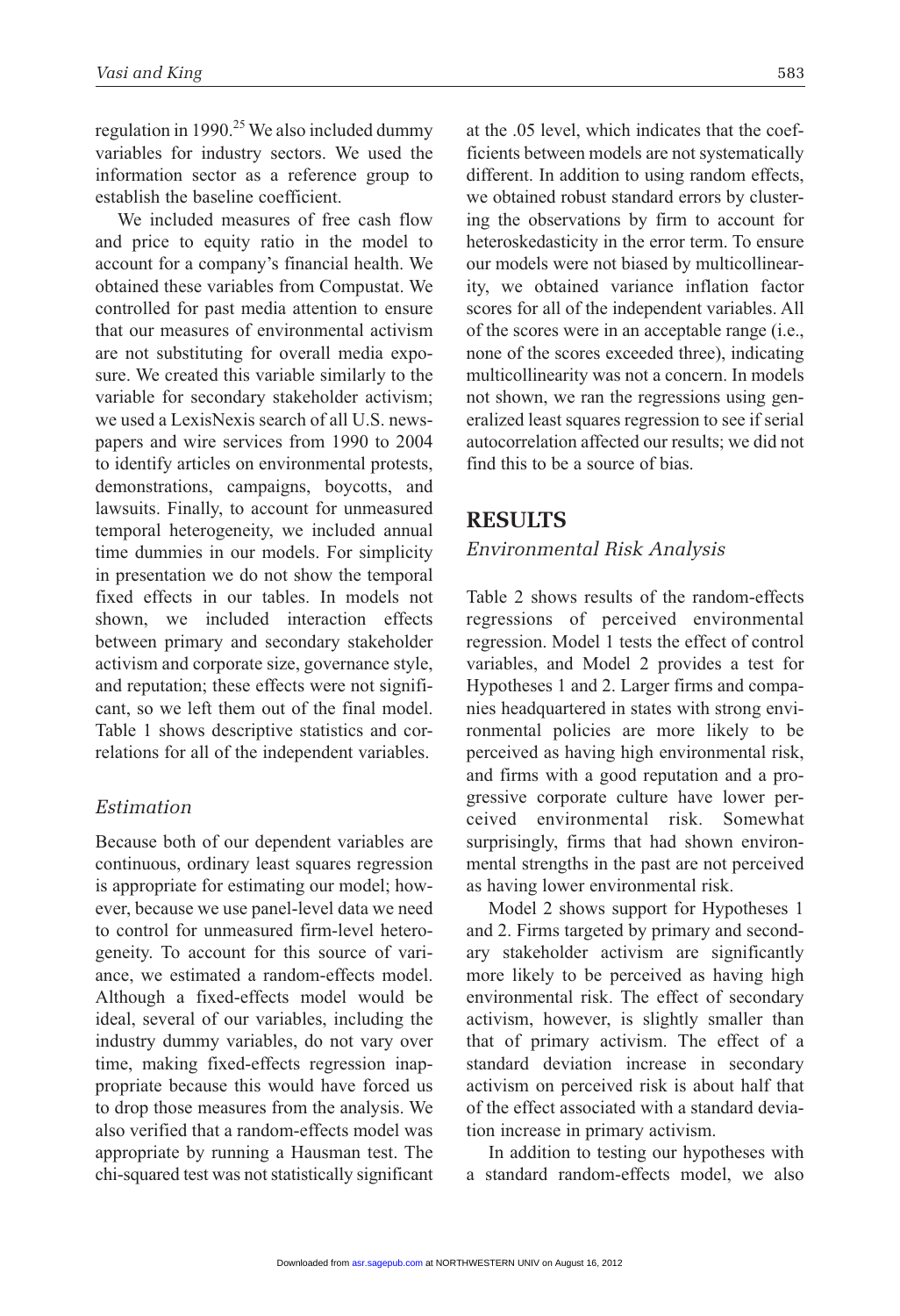| control of the control of the control of the control of the control of the control of the control of the control of the control of the control of the control of the control of the control of the control of the control of t |       |       |                |              |           |                          |          |          |                |          |                          |                |                |                                           |                |                |          |         |          |                              |                     |          |         |
|--------------------------------------------------------------------------------------------------------------------------------------------------------------------------------------------------------------------------------|-------|-------|----------------|--------------|-----------|--------------------------|----------|----------|----------------|----------|--------------------------|----------------|----------------|-------------------------------------------|----------------|----------------|----------|---------|----------|------------------------------|---------------------|----------|---------|
| Variable Name                                                                                                                                                                                                                  | Mean  | GS    | $\overline{ }$ | $\mathbb{Z}$ |           | 4                        | S        | $\circ$  | $\overline{ }$ | $\infty$ | ၜ                        | 10             | 11             | $\mathcal{L}$<br>$\overline{\phantom{0}}$ | 13             | 14             | 15       | 16      | $17\,$   | $^{\circ}$<br>$\overline{ }$ | ာ<br>$\overline{ }$ | 20       | 21      |
| 1. Environmental<br>risk                                                                                                                                                                                                       | 4.669 | 1.559 |                |              |           |                          |          |          |                |          |                          |                |                |                                           |                |                |          |         |          |                              |                     |          |         |
| 2. Tobin's q                                                                                                                                                                                                                   | .965  | .406  | $-.129$        |              |           |                          |          |          |                |          |                          |                |                |                                           |                |                |          |         |          |                              |                     |          |         |
| resolutions (Ln)<br>3. Shareholder                                                                                                                                                                                             | .104  | .405  | .081           | $-.021$      |           |                          |          |          |                |          |                          |                |                |                                           |                |                |          |         |          |                              |                     |          |         |
| 4. Protests, boycotts,<br>etc. (Ln)                                                                                                                                                                                            | .122  | .919  | 000.           | $-.012$      | 86<br>H   | $\overline{\phantom{0}}$ |          |          |                |          |                          |                |                |                                           |                |                |          |         |          |                              |                     |          |         |
| 5. Assets (Ln)                                                                                                                                                                                                                 | 9.146 | 1.475 | .074           | $-.492$      | .218      | .139                     |          |          |                |          |                          |                |                |                                           |                |                |          |         |          |                              |                     |          |         |
| 6. Reputation                                                                                                                                                                                                                  | 1.683 | 1.081 | $-.104$        | .019         | .199      | 118                      | .289     |          |                |          |                          |                |                |                                           |                |                |          |         |          |                              |                     |          |         |
| 7. R&D activities                                                                                                                                                                                                              | .031  | .174  | $-.105$        | 080          | $-.011$   | 019                      | .045     | .088     |                |          |                          |                |                |                                           |                |                |          |         |          |                              |                     |          |         |
| 8. Governance style                                                                                                                                                                                                            | 9.470 | 2.495 | .049           | $-.063$      | $-0.094$  | $-.070$                  | $-.103$  | $-0.35$  | $-.106$        | 1        |                          |                |                |                                           |                |                |          |         |          |                              |                     |          |         |
| 9. Progressive corp.<br>culture                                                                                                                                                                                                | .696  | .792  | $-.143$        | $-.143$      | 169<br>L, | .102                     | .407     | .281     | .139           | $-.122$  | $\overline{\phantom{0}}$ |                |                |                                           |                |                |          |         |          |                              |                     |          |         |
| 10. State                                                                                                                                                                                                                      | 1.868 | .893  | .146           | $-.015$      | .040      | 080.                     | $-.016$  | $-0.040$ | $-.121$        | .121     | $-193$                   | $\overline{ }$ |                |                                           |                |                |          |         |          |                              |                     |          |         |
| environmental<br>policy                                                                                                                                                                                                        |       |       |                |              |           |                          |          |          |                |          |                          |                |                |                                           |                |                |          |         |          |                              |                     |          |         |
| 11. Environmental<br>strengths                                                                                                                                                                                                 | .347  | .789  | $-.089$        | $-.018$      | 56<br>L.  | .046                     | .163     | .176     | .259           | $-.007$  | .323                     | $-100$         | $\overline{ }$ |                                           |                |                |          |         |          |                              |                     |          |         |
| 12. Manufacturing<br>sector                                                                                                                                                                                                    | .352  | .477  | $-.023$        | .261         | .018      | $-.018$                  | $-.217$  | .022     | .144           | .088     | .055                     | $-.163$        | .347           | $\overline{ }$                            |                |                |          |         |          |                              |                     |          |         |
| 13. Mining sector                                                                                                                                                                                                              | .031  | 173   | .133           | .104         | .024      | .008                     | $-.036$  | $-.031$  | $-.039$        | $-.008$  | $-.134$                  | .241           | $-0.077$       | $-.184$                                   | $\overline{ }$ |                |          |         |          |                              |                     |          |         |
| 14. Utilities sector                                                                                                                                                                                                           | .055  | .227  | $-.008$        | $-0.097$     | .025      | .056                     | .098     | $-100$   | $-.052$        | .014     | $-.061$                  | .079           | .032           | $-.246$                                   | $-.058$        | $\overline{ }$ |          |         |          |                              |                     |          |         |
| 15. Finance and                                                                                                                                                                                                                | .145  | .353  | .084           | $-.422$      | $-.066$   | $-0.046$                 | .448     | $-0.85$  | $-.080$        | $-.028$  | .003                     | $-0.38$        | $-195$         | $-.378$                                   | $-0.89$        | $-119$         | ſ        |         |          |                              |                     |          |         |
| insurance sector                                                                                                                                                                                                               |       |       |                |              |           |                          |          |          |                |          |                          |                |                |                                           |                |                |          |         |          |                              |                     |          |         |
| 16. Construction<br>sector                                                                                                                                                                                                     | .012  | .110  | .038           | .028         | .030      | .010                     | $-.050$  | 080.     | $-.025$        | $-.017$  | $-.118$                  | .027           | $-0.065$       | $-.117$                                   | $-.028$        | $-.037$        | $-0.057$ | 1       |          |                              |                     |          |         |
| 17. Trade sector                                                                                                                                                                                                               | .072  | 258   | $-.028$        | .080         | .058      | .077                     | $-0.98$  | .071     | $-.060$        | $-.041$  | .017                     | 036            | $-.105$        | $-.285$                                   | $-.067$        | $-0.090$       | $-.138$  | $-.043$ | 1        |                              |                     |          |         |
| 18. Transportation<br>sector                                                                                                                                                                                                   | .022  | .146  | .046           | $-.015$      | $-.021$   | $-.012$                  | .075     | .041     | $-.028$        | .018     | $-.014$                  | .179           | $-.034$        | $-.134$                                   | $-.032$        | $-.042$        | $-.065$  | $-.020$ | $-0.049$ |                              |                     |          |         |
| services sector<br>19. Professional                                                                                                                                                                                            | .025  | .156  | $-0.017$       | $-.078$      | $-.027$   | $-.023$                  | $-0.046$ | $-.071$  | .047           | $-.015$  | .007                     | $-0.045$       | $-.002$        | $-.136$                                   | $-.032$        | $-.043$        | $-.066$  | $-.020$ | $-0.049$ | $-.023$                      | $\overline{ }$      |          |         |
| 20. Administrative                                                                                                                                                                                                             | .016  | .127  | $-.067$        | .012         | $-.028$   | $-.012$                  | $-151$   | .077     | $-.026$        | $-0.005$ | $-.088$                  | .031           | $-.068$        | $-.124$                                   | $-.029$        | $-.039$        | $-.060$  | $-.018$ | $-0.045$ | $-.021$                      | $-.021$             | ſ        |         |
| sector                                                                                                                                                                                                                         |       |       |                |              |           |                          |          |          |                |          |                          |                |                |                                           |                |                |          |         |          |                              |                     |          |         |
| 21. Health sector                                                                                                                                                                                                              | 010   | .100  | $-.183$        | .014         | $-.033$   | $-0.017$                 | $-0.047$ | $-.038$  | $-.021$        | $-.044$  | $-.067$                  | .042           | $-0.55$        | $-0.099$                                  | $-.023$        | $-.031$        | $-.048$  | $-.015$ | $-0.36$  | $-0.17$                      | $-0.017$            | $-0.016$ | 1       |
| 22. Accommodation<br>sector                                                                                                                                                                                                    | 019   | .135  | .039           | .011         | .099      | $-.002$                  | $-0.049$ | .084     | $-.027$        | .038     | .085                     | .075           | $-.044$        | $-.125$                                   | $-.029$        | $-.039$        | $-.061$  | $-.019$ | $-0.046$ | $-.022$                      | $-.022$             | $-.020$  | $-.016$ |
|                                                                                                                                                                                                                                |       |       |                |              |           |                          |          |          |                |          |                          |                |                |                                           |                |                |          |         |          |                              |                     |          |         |

Table 1. Means. Standard Deviations, and Correlations of Variables 584 **Table 1**. Means, Standard Deviations, and Correlations of Variables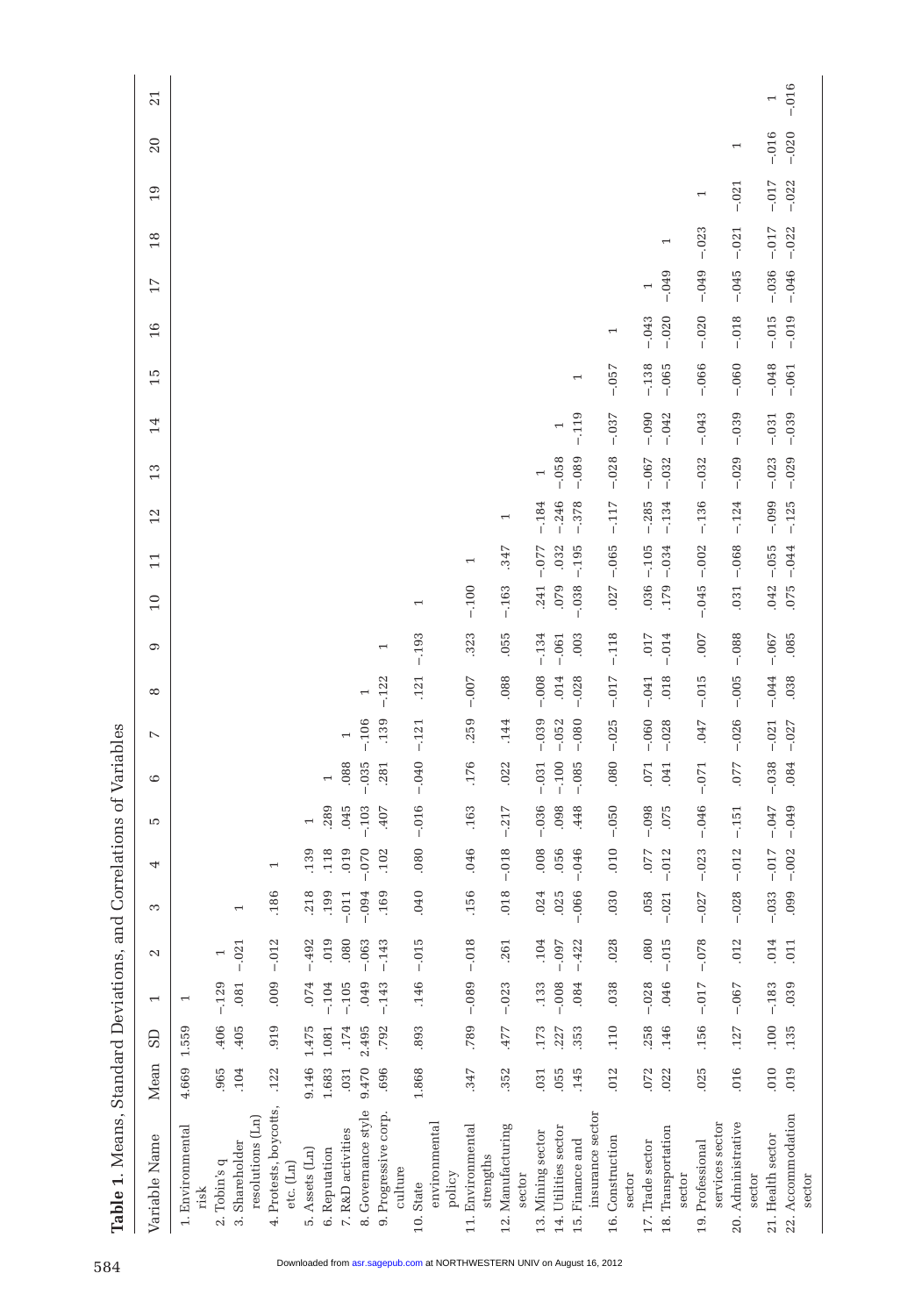| Variables                                      | Model 1     | Model 2     | Model 3<br>(IV regression) |
|------------------------------------------------|-------------|-------------|----------------------------|
| Constant                                       | $3.411***$  | $3.502***$  | $3.081***$                 |
|                                                | (.513)      | (.519)      | (.389)                     |
| Primary Stakeholder Activism                   |             |             |                            |
| Lagged shareholder resolutions (Ln)            |             | $.131*$     | $.608*$                    |
|                                                |             | (.069)      | (.273)                     |
| Secondary Stakeholder Activism                 |             |             |                            |
| Lagged protests, demonstrations, boycotts (Ln) |             | $.029*$     | $-.242$                    |
|                                                |             | (.014)      | (.175)                     |
| Controls                                       |             |             |                            |
| Assets (Ln)                                    | $.142*$     | $.131*$     | $.163*$                    |
|                                                | (.053)      | (.054)      | (.039)                     |
| Reputation                                     | $-.111***$  | $-.116***$  | $-.133***$                 |
|                                                | (.035)      | (.035)      | (.032)                     |
| R&D activities                                 | $-.635$     | $-.621$     | $-.485*$                   |
|                                                | (.336)      | (.330)      | (.234)                     |
| Governance style                               | $-.006$     | $-.004$     | .006                       |
|                                                | (.023)      | (.023)      | (.016)                     |
| Progressive corporate culture                  | $-.298***$  | $-.305***$  | $-.289***$                 |
|                                                | (.080)      | (.079)      | (.059)                     |
| State environmental policy                     | $.156*$     | $.150*$     | $.183*$                    |
|                                                | (.064)      | (.064)      | (.050)                     |
| Environmental strengths (KLD)                  | $-.012$     | $-.013$     | $-.063$                    |
|                                                | (.059)      | (.059)      | (.045)                     |
| Manufacturing sector                           | .248        | .229        | .203                       |
|                                                | (.214)      | (.214)      | (.146)                     |
| Mining sector                                  | $.933**$    | $.907**$    | $.769**$                   |
|                                                | (.331)      | (.327)      | (.244)                     |
| Utilities sector                               | $-.130$     | $-.151$     | $-.141$                    |
|                                                | (.266)      | (.264)      | (.204)                     |
| Finance and insurance sector                   | .213        | .225        | .167                       |
|                                                | (.248)      | (.249)      | (.175)                     |
| Construction sector                            | .660        | .627        | .570                       |
|                                                | (.427)      | (.428)      | (.325)                     |
| Trade sector                                   | .044        | .015        | .059                       |
|                                                | (.254)      | (.254)      | (.184)                     |
| Transportation sector                          | .350        | .360        | .297                       |
|                                                | (.376)      | (.378)      | (.307)                     |
| Professional services sector                   | .026        | .019        | $-.019$                    |
|                                                | (.440)      | (.441)      | (.279)                     |
| Administrative sector                          | $-.565$     | $-.578$     | $-.507$                    |
|                                                | (.419)      | (.418)      | (.318)                     |
| Health sector                                  | $-2.580***$ | $-2.577***$ | $-2.514***$                |
|                                                | (.302)      | (.303)      | (.357)                     |
| Accommodation sector                           | .895        | .851        | .644                       |
|                                                | (.517)      | (.520)      | (.323)                     |
| R Squared                                      | .114        | .128        | .11                        |
| Number of Observations                         | 2,483       | 2.483       | 2,483                      |

#### **Table 2**. Random-Effects Regression of Perceived Environmental Risk

*Note:* Annual time dummy variables are not shown; robust standard errors are in parentheses. \**p* < .05; \*\* *p* < .01; \*\*\* *p* < .001 (two-tailed tests).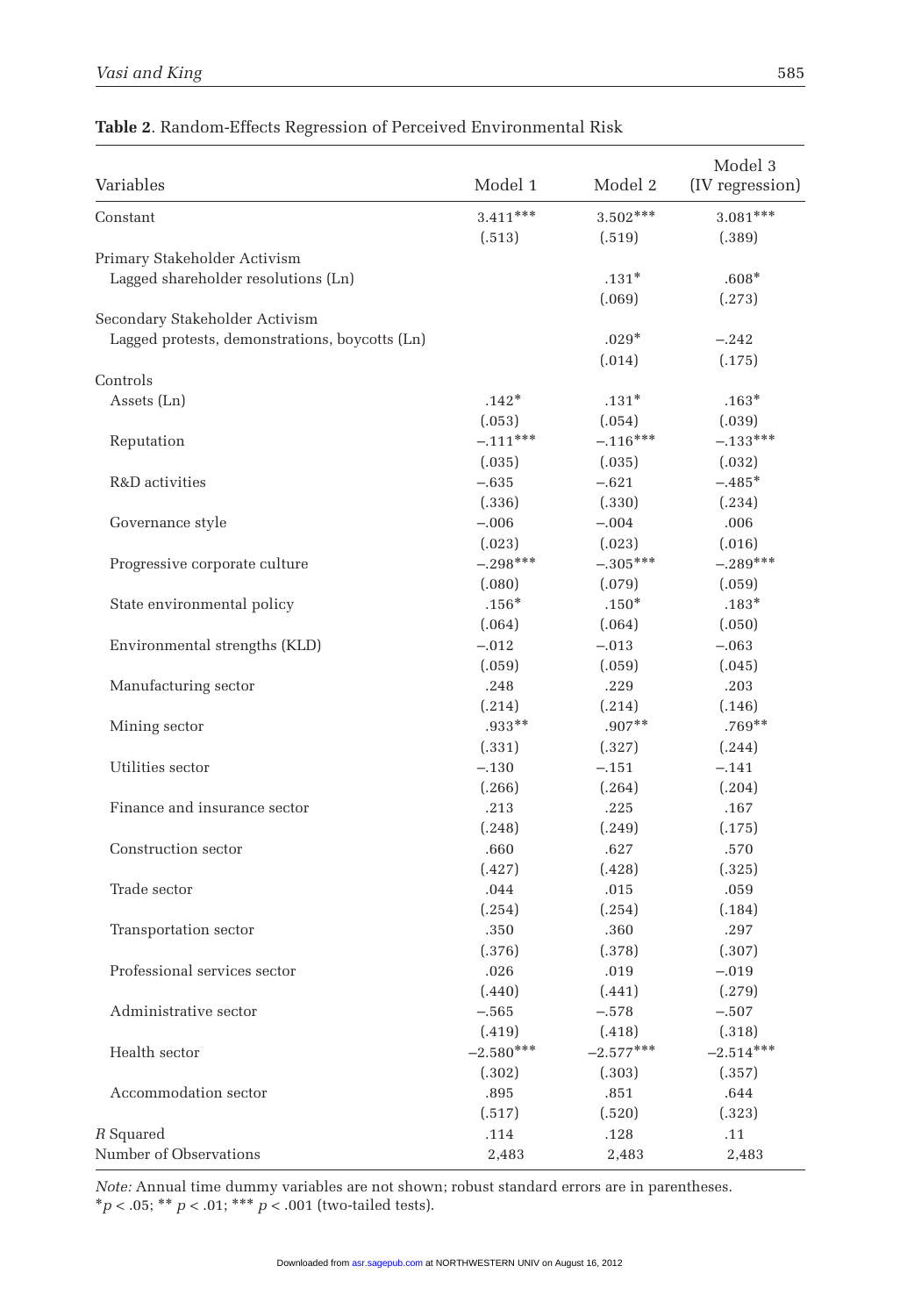sought to confirm the robustness of our findings by testing for potential endogeneity bias. Endogeneity is typically a concern when the dependent variable has a potential causal effect on the independent variables in question. This necessitates isolating the causal effect of the independent variable through the use of an instrument (Gangl 2010). We created instrumental variables with two-stage least square regression, using the *xtivreg* command in Stata 12, with random effects. The first stage of the model regresses primary and secondary stakeholder activism on three exogenous variables. In the second stage of the regression, the endogenous variables, environmental and shareholder activism, are replaced with predicted values produced from the first stage regression, which produces consistent and unbiased regression estimates.

As exogenous variables in the first stage analysis, we used the number of instances of primary stakeholder activism (1998 to 2003), the number of instances of secondary stakeholder activism (1998 to 2003), and the number of human rights concerns as reported by KLD. Past activist behavior should be predictive of future activism. The latter variable should be correlated with the extent to which primary and secondary activists target companies, inasmuch as activists tend to target firms that have a negative public image (King 2008a). Firms that are viewed poorly due to human rights violations are more likely to be in the activist limelight.<sup>26</sup> These variables are adequate exogenous predictors if they (1) are strongly correlated with the endogenous variables and (2) are uncorrelated with the structural error term in the model. To assess their fit as exogenous variables we used the postestimation commands provided for instrumental variable regression in Stata, *estat firststage* and *estat overid*, to assess our two assumptions about their adequacy. The *F*-statistic was statistically significant and greater than 10, which allows us to reject the null hypothesis that these are weak instruments (Stock and Yogo 2005). In addition, the Wooldridge's score test of overidentifying restrictions was not statistically significant ( $p =$ .31), which indicates that our instruments are uncorrelated with the structural error term.

We can therefore safely assume that our exogenous variables are adequate instruments. Following the earlier regression, we obtained robust standard errors in the instrumental variable regression in order to deal with heteroskedasticity in the error term.

Model 3 shows results of the instrumental variable regression. Notably, the effect of secondary activism loses statistical significance when accounting for endogeneity, and the coefficient for primary stakeholder activism considerably increases in magnitude. The findings indicate that a standard deviation increase in shareholder resolutions leads to an increase of .25 in the iRatings score. These results confirm our finding that primary stakeholder activism has a statistically significant effect on environmental risk perceptions; however, we cannot support the hypothesis that secondary activism increases perceptions of risk.

#### *Financial Performance Analysis*

Table 3 shows results of the financial performance regression. Model 1 provides a test for the effect of control variables, and Model 2 provides a test for Hypotheses 3 and 4. Results do not support Hypotheses 3 and 4. Firms targeted by primary stakeholder activism did not have significantly weaker financial performance. Model 3 in Table 3 provides support for Hypothesis 5. Environmental risk has a significant negative effect on financial performance. More specifically, firms perceived to have a high environmental risk have weaker financial performance in the future. A standard deviation increase in environmental risk, on average, leads to a 2 percent decline in financial performance. Given the magnitude of financial value at stake—a single percentage drop in market value could lead to a loss of tens of millions of dollars—this performance difference has significant implications for corporate decision-makers. Even though primary stakeholder activism does not have a direct effect on financial performance, because it has a positive association with perceived environmental risk and environmental risk negatively affects financial performance, we can surmise that primary activism has an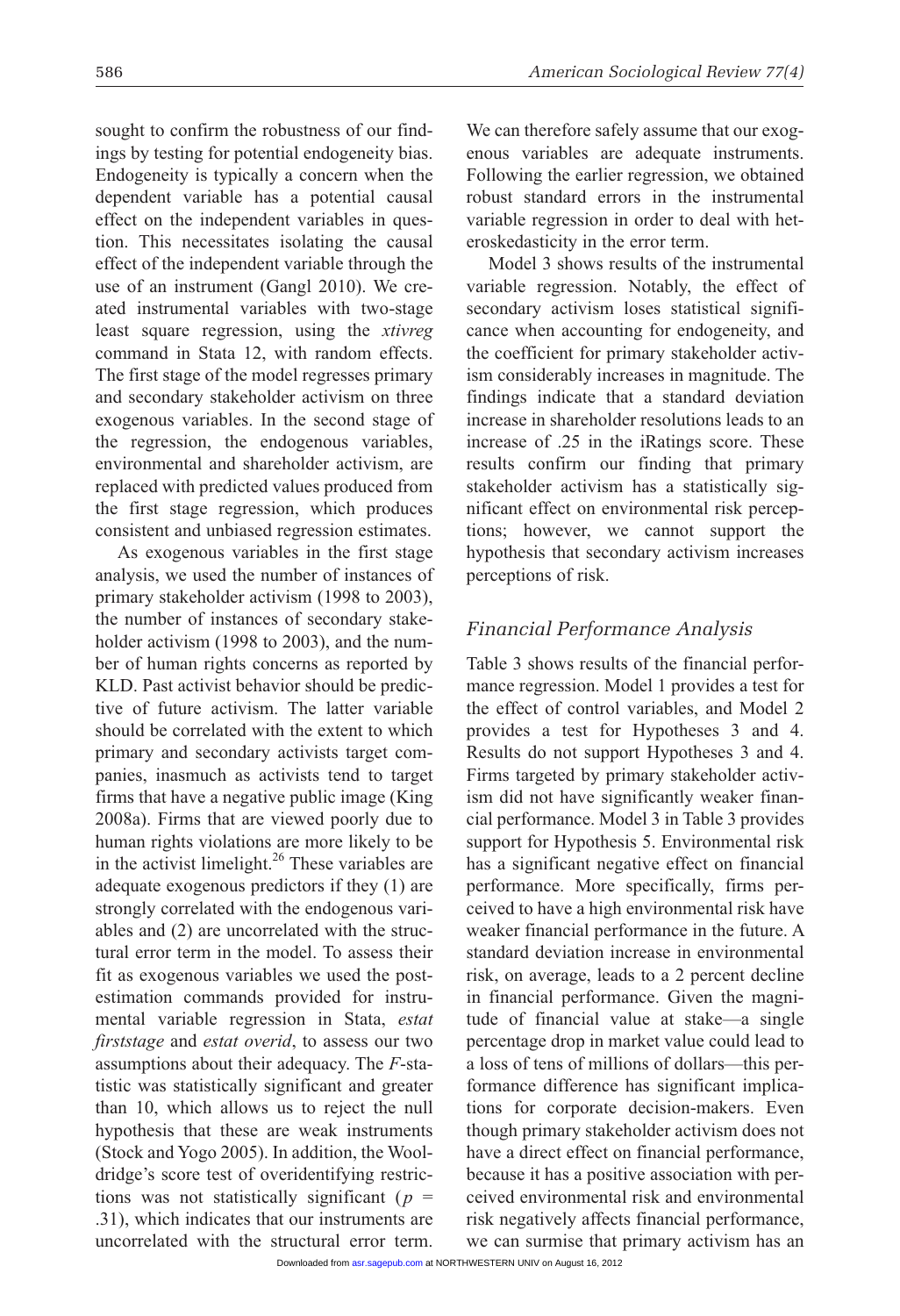|                                     | Model 1        | Model 2        | Model 3        | Model 4<br>(IV regression) |
|-------------------------------------|----------------|----------------|----------------|----------------------------|
| Constant                            | $2.295***$     | $2.317***$     | $2.279***$     | $2.307***$                 |
|                                     | (.217)         | (.222)         | (.216)         | (.220)                     |
| Primary Stakeholder Activism        |                |                |                |                            |
| Lagged shareholder resolutions (Ln) |                | .035           | .048           | $-.040$                    |
|                                     |                | (.033)         | (.032)         | (.098)                     |
| Secondary Stakeholder Activism      |                |                |                |                            |
| Lagged protests, demonstrations,    |                | .006           | .005           | .089                       |
| boycotts (Ln)                       |                | (.019)         | (.019)         | (.057)                     |
| Perceived Environmental Risk        |                |                |                |                            |
| Environmental risk (residual)       |                |                | $-.030*$       | $-.024*$                   |
|                                     |                |                | (.011)         | (.012)                     |
| Controls                            |                |                |                |                            |
| Assets (Ln)                         | $-.126***$     | $-.130***$     | $-.124***$     | $-.129***$                 |
|                                     | (.017)         | (.018)         | (.018)         | (.018)                     |
| Reputation                          | $.046**$       | $.045**$       | $.043*$        | $.043**$                   |
|                                     | (.015)         | (.016)         | (.015)         | (.016)                     |
| R&D activities                      | .124           | .130           | .119           | .103                       |
|                                     | (.071)         | (.073)         | (.070)         | (.073)                     |
| Governance index                    | $-.017**$      | $-.016**$      | $-.016**$      | $-.016**$                  |
|                                     | (.005)         | (.005)         | (.005)         | (.005)                     |
| Progressive corporate culture       | $-.007$        | $-.007$        | $-.016$        | $-.012$                    |
|                                     | (.021)         | (.021)         | (.021)         | (.021)                     |
| State environmental policy          | .002           | .001           | .004           | $-.004$                    |
|                                     | (.015)         | (.015)         | (.015)         | (.017)                     |
| Environmental strengths (KLD)       | $-.024$        | $-.026$        | $-.031$        | $-.023$                    |
| Cash flow                           | (.021)         | (.021)         | (.021)         | (.022)                     |
|                                     | .467<br>(.365) | .459<br>(.366) | .407<br>(.362) | .387<br>(.384)             |
|                                     | $-.806$        | $-.806$        | $-.731$        | $-.723$                    |
| Price to equity                     | (.962)         | (.963)         | (.948)         | (.978)                     |
| Manufacturing sector                | .082           | .079           | .088           | .094                       |
|                                     | (.071)         | (.071)         | (.071)         | (.073)                     |
| Mining sector                       | .133           | .127           | .153           | .164                       |
|                                     | (.087)         | (.088)         | (.086)         | (.095)                     |
| Utilities sector                    | $-.032$        | $-.036$        | $-.042$        | $-.045$                    |
|                                     | (.072)         | (.072)         | (.072)         | (.074)                     |
| Finance and insurance sector        | $-.161*$       | $-.157*$       | $-.157*$       | $-.130$                    |
|                                     | (.075)         | (.075)         | (.076)         | (.077)                     |
| Construction sector                 | .044           | .036           | .049           | .055                       |
|                                     | (.095)         | (.095)         | (.096)         | (.100)                     |
| Trade sector                        | .036           | .029           | .031           | .030                       |
|                                     | (.074)         | (.075)         | (.075)         | (.078)                     |
| Transportation sector               | .041           | .045           | .055           | .079                       |
|                                     | (.100)         | (.099)         | (.098)         | (.098)                     |
| Professional services sector        | $-.162$        | $-.164$        | $-.163$        | $-.183$                    |
|                                     | (.123)         | (.124)         | (.127)         | (.125)                     |
| Administrative sector               | $-.238$        | $-.240$        | $-.252$        | $-.248$                    |
|                                     | (.259)         | (.259)         | (.262)         | (.264)                     |
| Health sector                       | $-.032$        | $-.032$        | $-.036$        | $-.064$                    |
|                                     | (.103)         | (.104)         | (.108)         | (.102)                     |
| Accommodation sector                | $-.034$        | $-.046$        | $-.022$        | .008                       |
|                                     | (.095)         | (.095)         | (.095)         | (.103)                     |
| R Squared                           | .353           | .355           | .361           | .258                       |
| Number of Observations              | 2,452          | 2,452          | 2,442          | 2,442                      |

*Note:* Annual time dummies are included but not shown; robust standard errors are in parentheses. \**p* < .05; \*\* *p* < .01; \*\*\* *<sup>p</sup>* < .001 (two-tailed tests).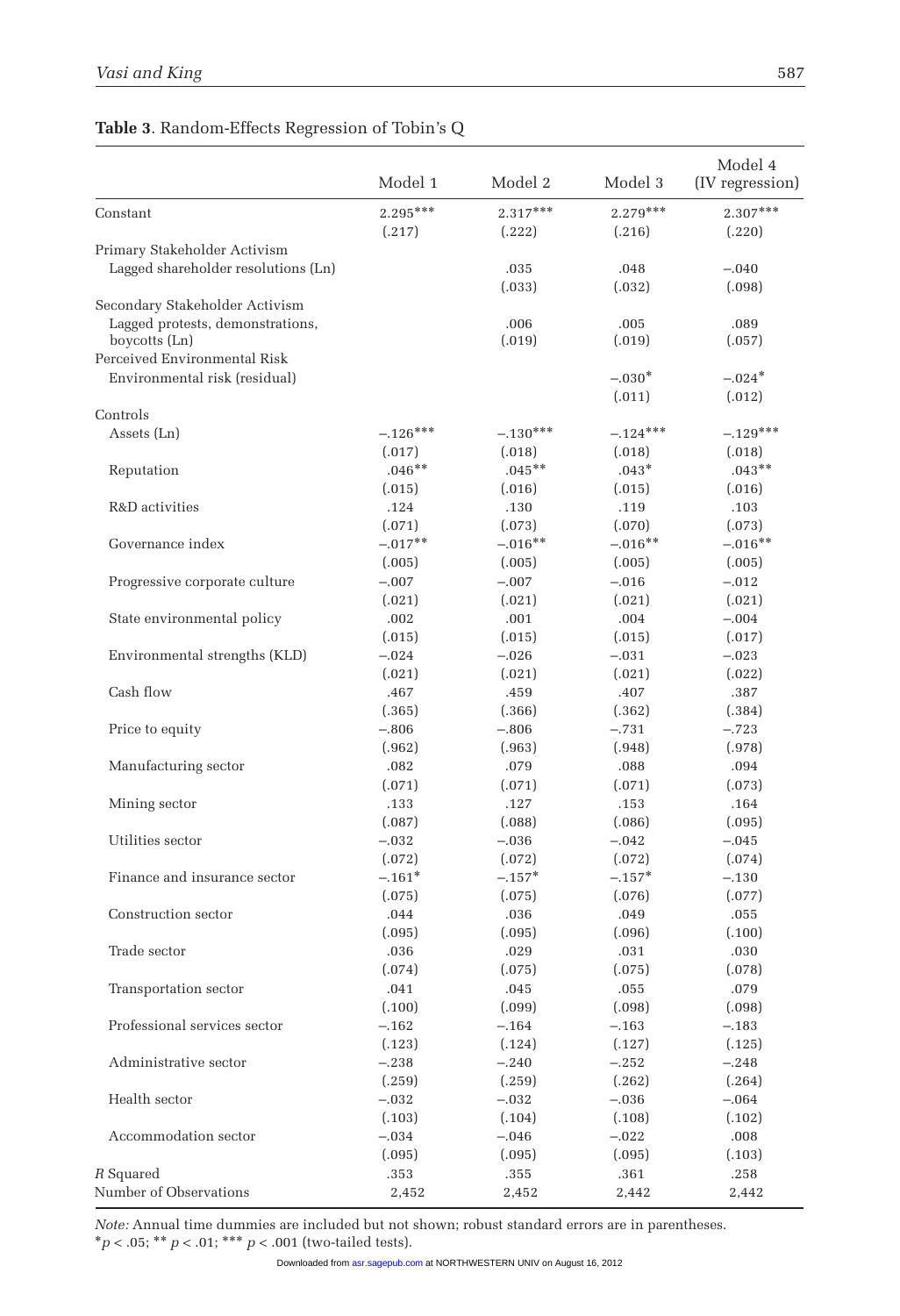indirect negative impact on financial performance. We emphasize that the effect of environmental risk on financial performance is net of the actual environmental performance of the firm, as measured by the environmental strengths variable. Therefore, we can rule out the alternative interpretation that environmental risk perceptions are merely capturing underlying environmental performance. Because we have already stripped the risk measure of the perceptual influence of past financial performance, we can be confident that the result is not simply due to financial forecasting based on previous results. In Model 4 we run the same analysis using instrumental variables regression. We find nearly identical results, confirming the robustness of the random-effects regression.

In analyses not shown in the tables, we examined whether the different forms of activism not only had direct but also interactive effects. The interaction effect was not significant, indicating that secondary and primary activism are not complementary. Previous research also suggests that contextual factors—that is, the corporate opportunity structure—may moderate the effect of activism (King 2008b; Soule 2009; Weber et al. 2009). We included a number of interaction effects between forms of activism and corporate opportunities (in both models predicting environmental risk and financial performance)—specifically, we looked at the moderating effects of firm size, governance type, and reputation $27$ —but these variables did not have significant effects. For simplicity in presentation, we do not show these results, but the models are available upon request. Results also show that larger firms and firms with a governance structure with weak shareholder rights have a weaker financial performance, while firms with a good reputation have a strong financial performance.

## **Discussion and Conclusions**

Over the past four decades, social movements have increased their pressure on firms to engage in social responsibility. Companies' environmental performance has been a major source of contention for recent activism. Some companies have responded to environmental activists' pressures, but many have resisted. An important, yet understudied, mechanism through which activists can exert influence is by changing perceptions of firms' environmental risk. Our results indicate that certain forms of activism change the perception of risk among potential investors, and that the perception of high environmental risk has a negative impact on firms' financial performance. Specifically, by using shareholder resolutions, activists may pressure investors to "start a dialogue with corporations that don't respond to behind-the-scenes discussions" (Orol 2010).

This study has a number of important findings that speak to the influence of types of activism. First, we show that primary activism is more influential than secondary activism in shaping risk perceptions. This finding contributes to our theoretical understanding of stakeholder models of influence (e.g., Doh and Guay 2006; Freeman 2010), to institutional accounts of the coercive and normative mechanisms of marginal field actors' influence (e.g., DiMaggio and Powell 1983), and to our understanding of insider versus outsider forms of movement influence (Santoro and McGuire 1997). Our results underscore the importance of formal avenues of activist influence. Because risk analysts perceive that shareholder activists' interests are more closely aligned with those of the firm, shareholder activism sends a clearer signal to investors about the potential liabilities of unsound environmental practices. These signals, in turn, translate into higher levels of perceived risk and, ultimately, into weaker financial performance. Furthermore, the contractual bond between shareholder activists and a firm makes primary activists' grievances more legitimate in the eyes of risk managers. In contrast, activists who engage in protests, demonstrations, boycotts, and lawsuits may simply send a weaker signal. Our findings suggest that secondary activists may actually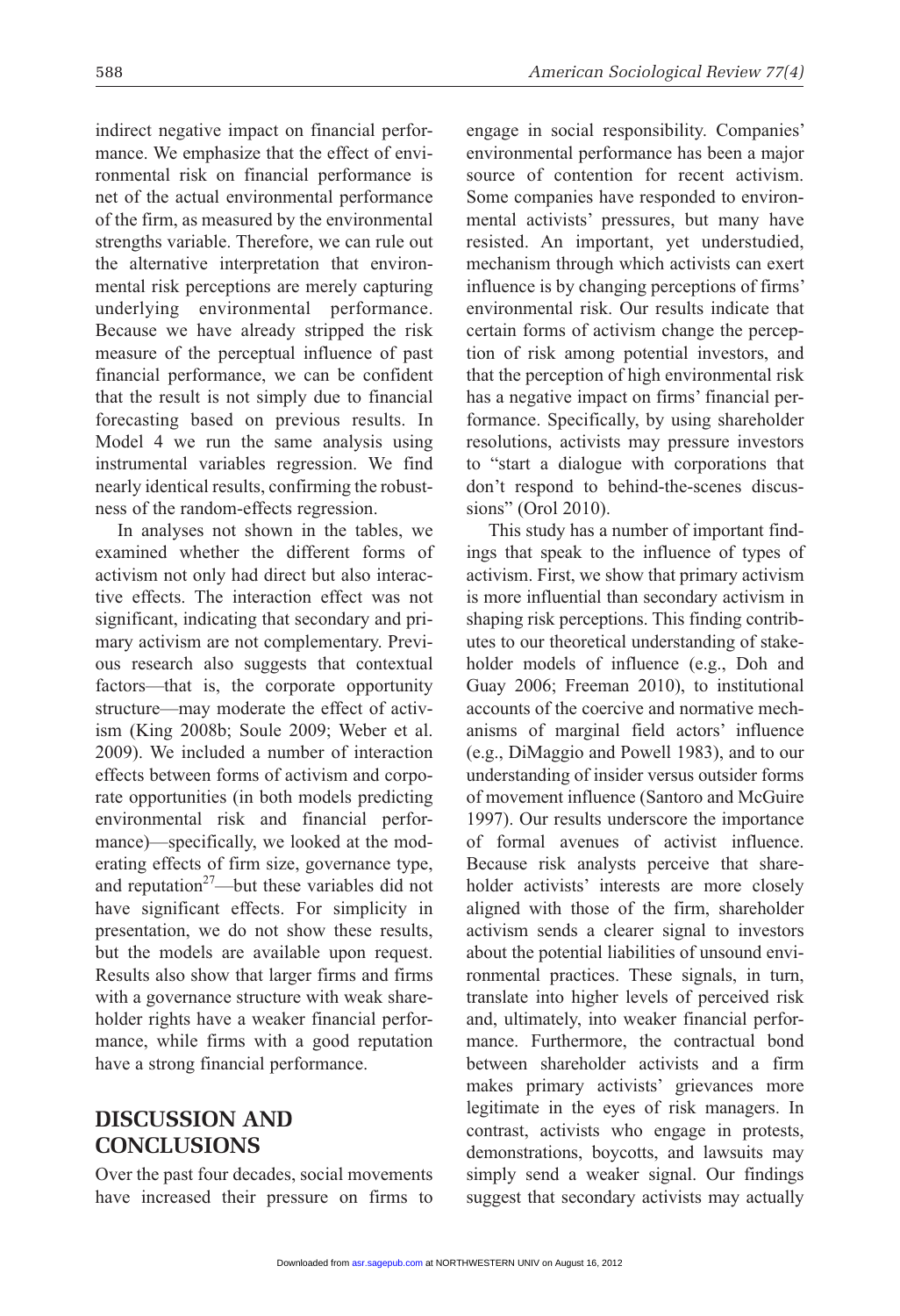be more likely to target firms that have higher levels of environmental risk (as indicated by the positive effect of secondary activism on risk in Table 2, Model 2), and they perhaps do this intentionally as an attempt to focus on the economically weakest targets. But after taking into account endogeneity, we find that protests and other forms of secondary activism do not have the same causal effect on risk perceptions as does primary activism (as indicated in Table 2, Model 3). Of course, it is quite possible that secondary activism is important in other ways. For example, secondary activism may be more influential in shaping which issues attract public attention. Moreover, our findings are limited to companies with large revenue: companies with small revenue may be more sensitive to secondary stakeholder activism because they cannot counteract it as efficiently with well-funded PR campaigns. Future research ought to further examine the various ways that secondary activism influences the emergence of new environmental issues and the complementarities it provides to primary activism in shaping the corporate agenda.

These findings also contribute to our understanding of social movement outcomes by providing further support for the idea that insider activists—in our case, primary stakeholder activists—have an important role in social and political change (Santoro and McGuire 1997). Moreover, our results suggest a specific mechanism by which insiders generate influence: through the creation of strong signals that affect risk perceptions. Although our findings are primarily generalizable to the study of anti-corporate activism, we maintain that similar dynamics may underlie insider influence in the policymaking realm (e.g., ignoring insider demands may expose a politician to significant electoral risk).

These results, however, should not be interpreted as evidence that primary stakeholder activism contributes to the greening of firms while secondary stakeholder activism does not. In fact, according to Eesley and Lenox (2006), actions such as proxy votes generally influence firms' behaviors less than civil suits, protests, boycotts, and letter writing. Taken together with findings from previous studies, our study's findings suggest an intriguing possibility: shareholder resolutions on environmental issues shape perceived environmental risk even though they may not influence firms' behavior. Conversely, actions such as protests, demonstrations, and lawsuits do not alter the perception of environmental risk, even though they may influence firms' behavior. These opposing effects are likely due to different mechanisms of influence. Shareholders and other primary activists work through formal means and make relatively rare appearances in the public eye. Risk analysts who follow these companies closely know about shareholder activism, but the broader public, which cares about a firm's reputation and image, does not.

In contrast, secondary activists use public protest to actively denigrate their targets' public image and reputation (King 2008a). Concerns about image and reputation often force corporate decision-makers to listen to protestors, despite their lack of influence on a firm's risk profile. As King (2008a) demonstrates, boycotts are most likely to influence a firm when that firm has already experienced a reputational decline and is therefore hypersensitive to image concerns. The implication of this is that protests in the aggregate may be ineffective in shaping risk perceptions but, under the right conditions, protests or boycotts can severely threaten a firm's public image, sufficient to impel a change in corporate policy. These shifts in corporate policy are not accompanied, however, by changes in analysts' risk assessments.

A second important (and surprising) finding is that neither primary nor secondary shareholder activism has a direct negative effect on firms' financial performance. These results diverge slightly from King and Soule (2007), who show that protests negatively affect firms' short-term financial performance. We believe the reason for this divergence is the focus on different time frames. King and Soule (2007) measure financial performance as short-term abnormal stock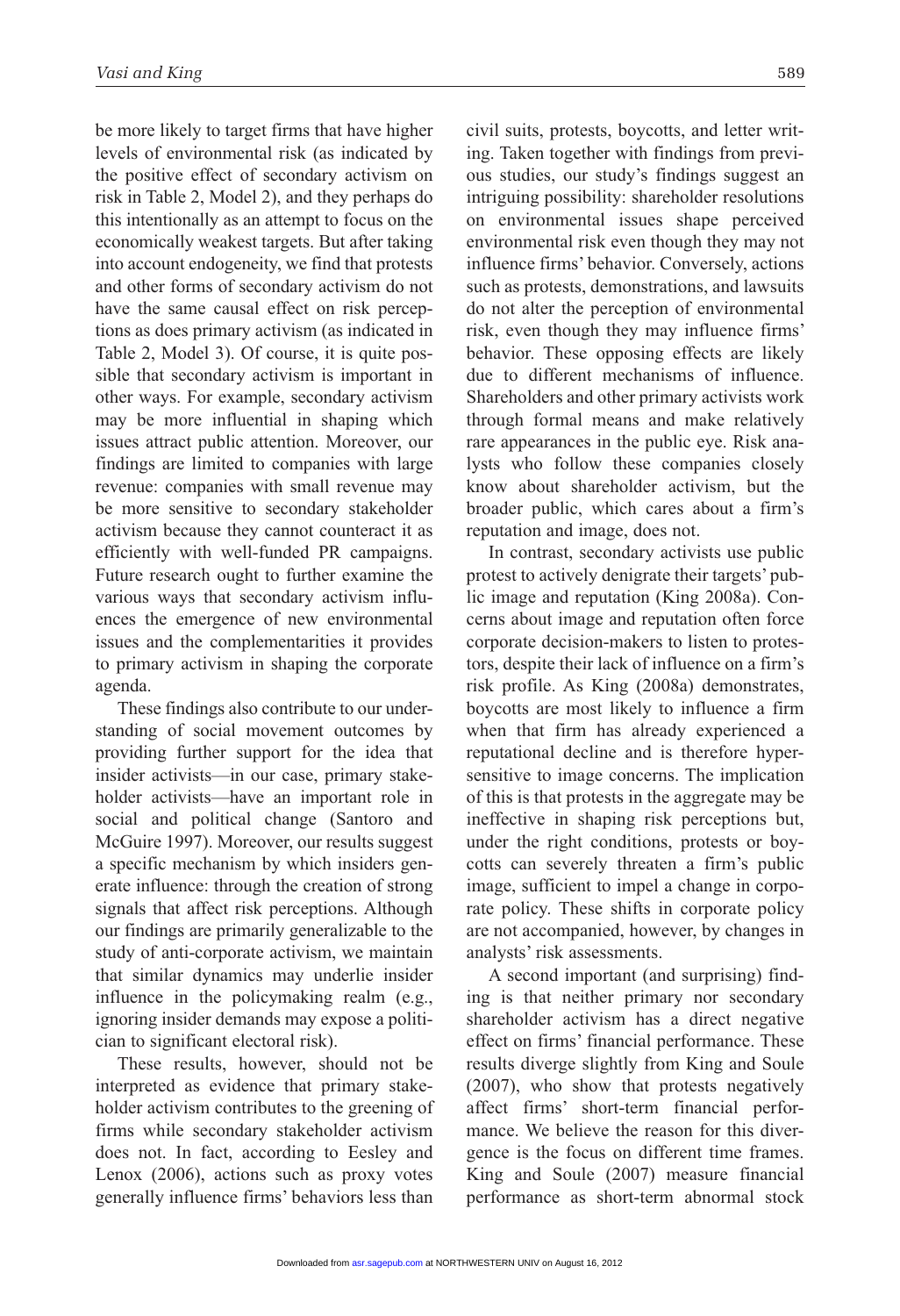price returns—immediate investor reactions to a protest event—but we measure it as longer-term firm valuation (Tobin's q). Moreover, they find that protests are most effective when a company is relatively underexposed in the media prior to the protest, suggesting that the revelation of novel information by protestors accounts for the drop in investor confidence. In contrast, taking into account the longer time horizon of our study, it is possible that firms may effectively discredit protestors' claims if given sufficient time.

This interpretation is supported by research demonstrating that companies actively launch public relations counter-attacks against protestors (McDonnell and King 2010). Indeed, greenwashing—making false or misleading marketing claims about products' greenness—is a common preemptive tactic used by companies to insulate themselves against claims of environmental wrongdoing. A survey of more than 1,000 products sold in six category-leading big-box stores found that greenwashing is pervasive: "all but one made claims that are demonstrably false or that risk misleading intended audiences" (TerraChoice Environmental Marketing 2007). Many companies also use marketing strategies to sidestep criticisms of their environmental practices. Consider the following example: when Chevron was the target of a campaign against its offshore drilling and oil exploration in the Arctic National Wildlife Refuge and protestors started a boycott against its support of "wise use" anti-environmental groups during the early 1990s, its response was to launch the "People Do" ad campaign, which touted the environmental benefits of some of its projects (Letto 1995). Secondary activism may thus unintentionally spur financially beneficial campaigns of this type.

A third important finding of the study is that perceived environmental risk has a negative effect on firms' financial performance. Scholars who try to identify the business case for corporate responsibility are searching for a holy grail because "if there is a business case for corporate responsibility then we have a 'win-win' where everybody gains, including shareholders" (Smith 2008:281). So far, the search has produced mixed results. Some researchers argue that corporate social responsibility is positively associated with financial performance (Waddock and Graves 1997), but others argue that the association is spurious because R&D intensity is not taken into account (McWilliams and Siegel 2000). This has led some researchers to conclude that "most investors just don't care" (Kurtz 2008:267). As one champion of corporate social responsibility recognizes: "I have rarely seen a company's share price move up as a result of a new social initiative taken by the company. For most of Wall Street, it's irrelevant" (Kurtz 2008:267). Our findings show that although investors may not really care about firms' actual environmental performance, they care about how firms' environmental risk is perceived. Investors are wary of firms they perceive as unable to manage environmental risks, particularly if environmental crises occur. These results are consistent with the prospect (or loss aversion) theory, which shows that people are risk averse and more sensitive to loss than to potential gains (Kahneman and Tversky 1979; Tversky and Kahneman 1974).

Finally, we suggest that our findings provide an important insight about the construction of financial risk, an understudied topic in economic sociology. Risk is not simply an objective, quantified assessment of uncertainty. Rather, risk is subjectively shaped by the political and social contentiousness of the market. In our case, we show that activists can influence risk perceptions by generating market signals about the underlying environmental activities in which a firm is or is not engaged. Risk assessments are not merely the product of known firm activities that can be assessed in straightforward analysis—as we controlled for known environmental strengths in our models. Rather, risk assessments are shaped by activists challenging firms and offering contrasting views of firms' activities, calling firms' audiences to question the soundness of their practices and policies. Activists, in this sense, extend the debate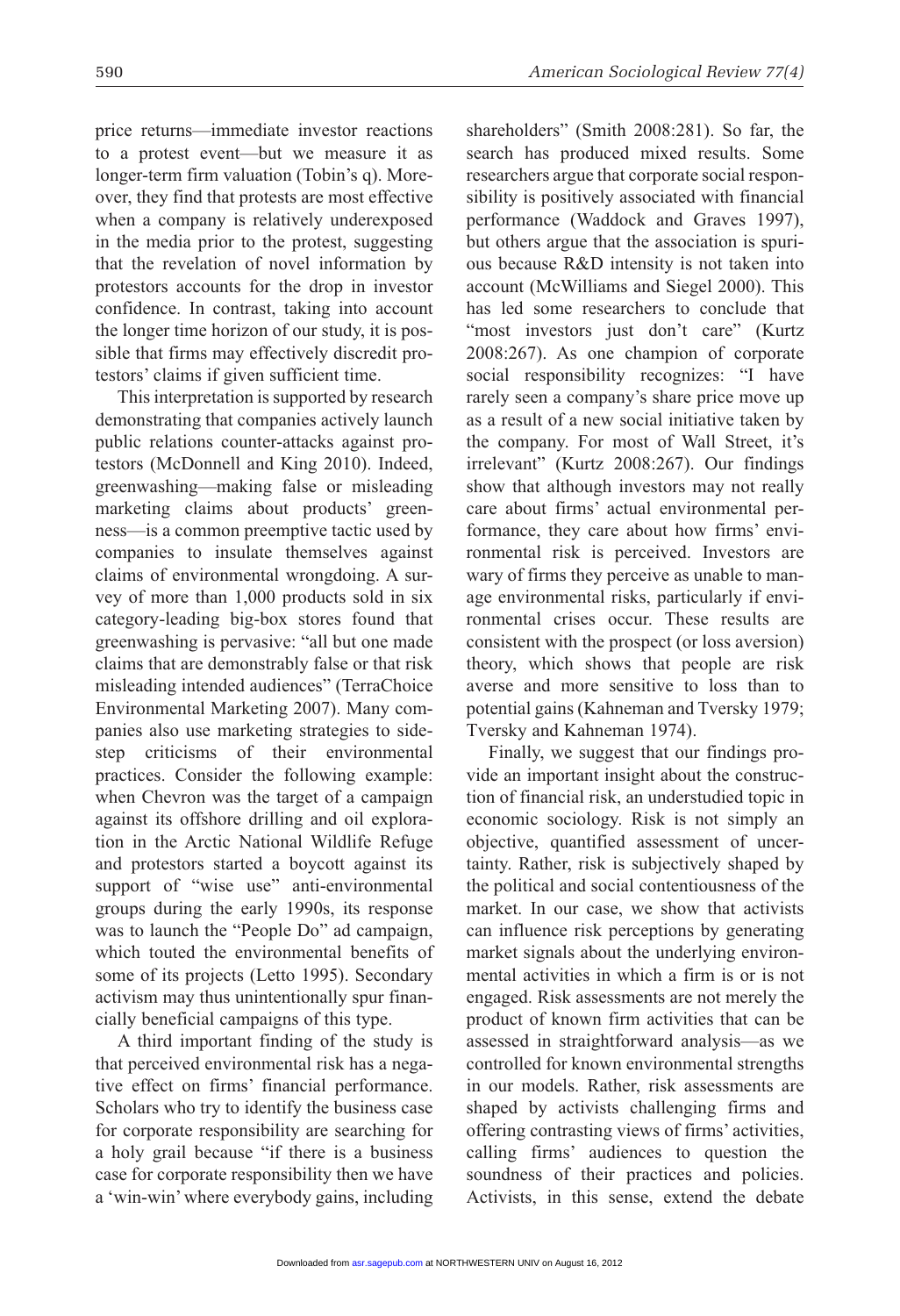around environmental practices and policies by shaping *how* audiences perceive and evaluate firms' actions. Our findings suggest that future research ought to continue to pay attention to the link between movement activism and the various ways corporations combat the market signals created by activists, including through impression management techniques.

#### **Acknowledgments**

The authors would like to thank a number of Columbia University students who helped collect data for this project: Matthew Barron, Tina Cao, Lara Croushore, Elizabeth Ho, Laura Kelly, Marcus Kenny, Tamari Sanodze, Cameron Thorsteinson, Deborah Tsien, Marguerite Weber, and Meghan Wilson. We would also like to thank Robert Korajczyk and the Zell Center for Risk Research at the Kellogg School of Management for research support.

#### **Notes**

- 1. We focus on a specific audience's perception of environmental risk: risk management analysts. We do not examine how other audiences, such as the general public, perceive environmental risks because we lack adequate data. However, we recognize that public opinion on environmental risks can interact with activism and have a significant influence on outcomes such as firms' financial performance. For an analysis of the effect of public opinion and environmental protests on environmental legislation, see Agnone (2007).
- 2. Investors and lenders have examined environmental risks since the 1980s, when courts started to enforce banks' responsibility for superfund sites, polluting factories, and other environmental problems facilitated by their financing. Since then many banks have developed risk management divisions as part of their commercial banking due diligence efforts. Starting in the late 1990s, a number of rating agencies began estimating firms' environmental risk, arguing that this form of risk is increasingly important for profitability.
- 3. In fact, as Hoffman (1997:14) notes, "there is no such thing as a 'green company.' The best one can do is describe the progression of how companies are 'going green.'"
- 4. See http://www.businessdictionary.com/definition/ environmental-risk.html.
- 5. As Renn (2007:31) notes, "since risk is a mental construct there is a wide variety of constructing principles for conceptualizing it. Different disciplines within the natural and social sciences have formed their own concepts of risk; stakeholder groups, driven by interest and experience, have developed specific perspectives on risk; and, last but not least, representatives of civil society as well as the general public

are responding to risks according to their own risk constructs and images."

- 6. This study combined searches of the LexisNexis news database for business-section stories using terms like "green" and "environmental" and "sustainable" or "sustainability" and a content analysis of 154 business stories about corporate environmental initiatives published since 2000 in the nation's 10 largest newspapers (Reynolds 2007).
- 7. McWilliams and Siegel (2000, 2001) found that superior environmental practices correlate with advertising intensity and suggested that firms with greater contact with consumers are more likely to improve environmental performance to signal to the public that they are environmentally conscious.
- 8. The survey found that 12 percent of respondents considered themselves environmentalists and an additional 58 percent were sympathetic to environmental concerns. Moreover, 71 percent of respondents believed that large corporations were doing less than their share to help reduce environmental problems, while only 21 percent believed large corporations were doing about right. In fact, corporations were perceived to be doing less than any other entity included in the survey, including Congress, the President, or local businesses (The Harris Poll, August 9 to 16, 2005; accessed July 2011 [http://www.pollingreport.com/enviro2.htm]).
- 9. Another form of primary stakeholder activism is employee-led movements (Raeburn 2004). However, given the limited availability of information on employee environmentalist movements, we chose not to focus on them in this study.
- 10. For example, in 1995 there were 55 SRI funds in the United States; by 2010 the number of SRI funds had increased to 250 and, according to one estimate, nearly 1 out of every 8 dollars under professional management in the United States today is involved in SRI. See the Social Investment Forum's website, accessed December 2010 (http://www.socialinvest. org/resources/sriguide/srifacts.cfm).
- 11. Consider the demonstrations and boycotts organized by Greenpeace activists, which attract considerable media attention for their use of costumes, large banners, and other dramatic forms of protest—yet they are often presented in the mainstream U.S. media as a small minority not representative of general public opinion. For a detailed discussion of mass media's representation of environmental activism, see Elliot (2006).
- 12. Consequently, our findings are limited to companies with large revenue that are located in the United States. See the Discussion section for more information about these limitations.
- 13. We use this measure because iRatings is the "number one global provider of 'extra-financial' research," as the Thomson Extel survey of institutional investors described it. Innovest was acquired by RiskMetrics in 2009. For more information on Innovest and its rating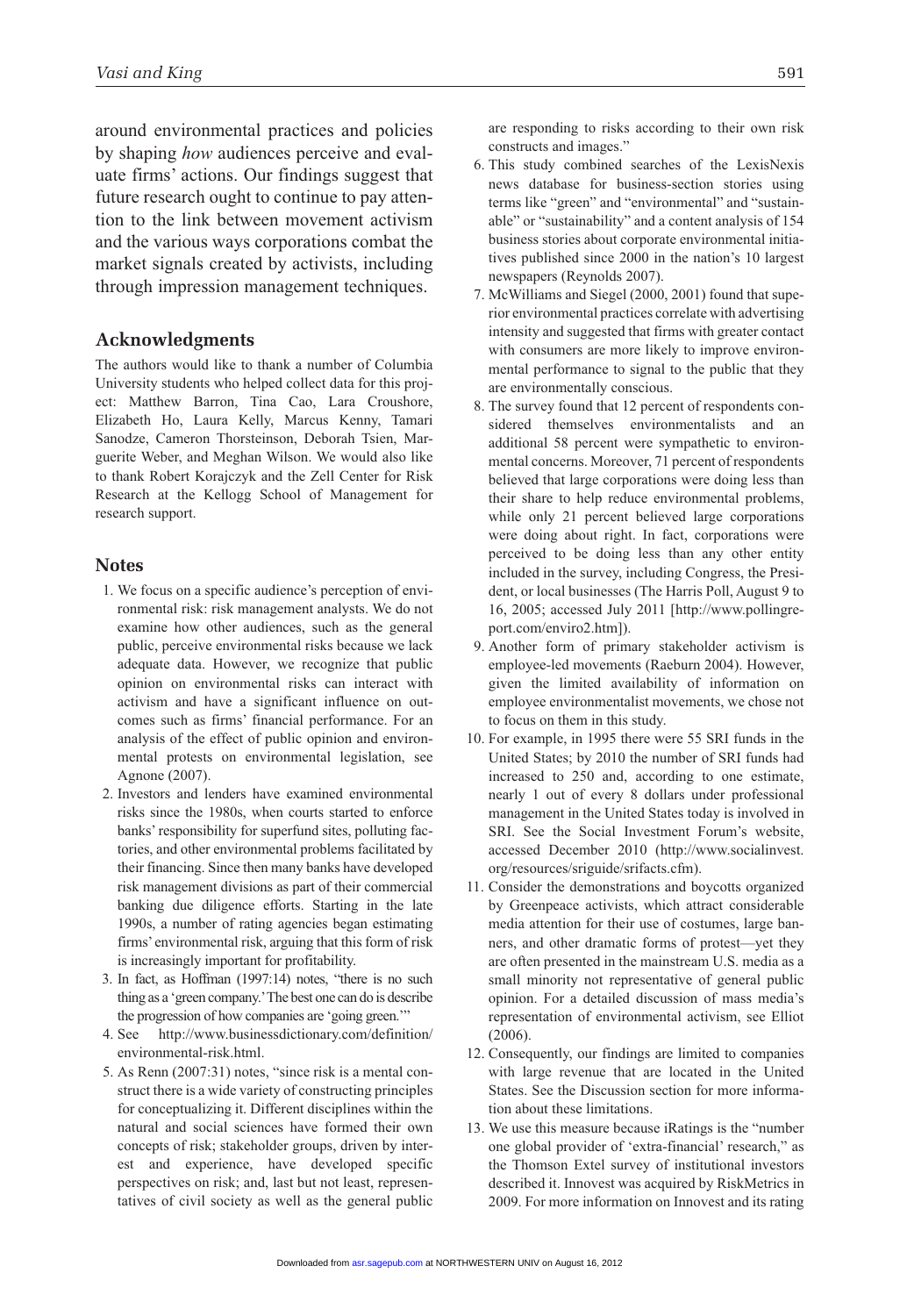methodology, see http://www.csrwire.com/pdf/Research\_ Rating\_Methodology.pdf.

- 14. The index has a reasonable level of internal consistency (Cronbach's alpha = .65); more importantly, regressions run on each separate item do not indicate any significant differences between the independent variables of interest.
- 15. Innovest analysts collect data from a variety of sources, including companies (e.g., annual reports, sustainability reports, and websites), governmental agencies (e.g., Environmental Protection Agency and Department of Energy), nongovernmental organizations, industry associations, and media sources. They also conduct interviews with company representatives.
- 16. See Innovest's Rating Methodology, accessed August 2010 (http://www.csrwire.com/pdf/Research\_Rating\_ Methodology.pdf).
- 17. iRatings analysts emphasized during a personal communication that environmental risk is a forecast of future financial performance based on their analysis of risks a company faces, not a measure of actual or past financial performance.
- 18. For example, the number of top-100 U.S. companies that publish a sustainability report increased from 36 in 2002 to 78 in 2008. Additionally, 20 percent of these sustainability reports include third-party comments (http://www.kpmg. com/global/en/issuesandinsights/articlespublications/ pages/sustainability-corporate-responsibility-reporting-2008.aspx). Similarly, the number of U.S. companies that publish sustainability reports that conform to the Global Reporting Initiative's guidelines increased from 24 in 2003 to 183 in 2010 (https://www.globalreporting.org/ network/regional-networks/gri-focal-points/focal-pointusa/Pages/default.aspx).
- 19. A two-year lag would be too long—risk management analysts are unlikely to respond to activism that happened more than a year ago, given that they usually assess environmental risks annually. Regrettably, a shorter lag—a few months or less—is not feasible, also because risk management analysts assess risks annually.
- 20. Data about top-20 environmental organizations in 2003 in terms of membership and revenue came from Bosso (2005). Most of these environmental organizations are relatively well-known: for example, Sierra Club, National Audubon Society, National Wildlife Federation, World Wildlife Fund, Environmental Defense, Friends of the Earth, Natural Resources Defense Council, and Greenpeace.
- 21. Although the search algorithm produced mostly valid responses, it also generated some false positives. For example, a valid result is "A group of 50 *environmentalists* and community activists started *protests* outside the Quito offices of Los Angeles-based *Occidental Petroleum* (Oxy) after company officials refused to meet with them." An example of a false positive result is "*Environmental activists* and state Democratic staffers stood under the Pennsylvania Capitol's gilded marble dome Friday and dumped

shredded office paper into the boxes marked Special Delivery and addressed them to Giuliani's Manhattan office in *protest* of the Big *Apple's* export of millions of tons of trash to Pennsylvania—which has become the nation's largest trash importer." In the second case, the nickname of a city (Big Apple) is mistaken for the name of a company (Apple).

- 22. Ceres includes large environmental groups (e.g., Environmental Defense, Friends of the Earth, Natural Resources Defense Council, National Wildlife Federation, and Sierra Club) as well as sustainable investing management firms (e.g., Ethical Funds, Boston Common Asset Management, and Green Century Funds) and religious groups active on environmental issues (e.g., Evangelical Lutheran Church in America and Presbyterian Church). See Ceres's website, accessed December 2010 (http:// www.ceres.org/about-us).
- 23. We checked for index unidimensionality and found that Cronbach's alpha has the value .55. Because this is below the commonly accepted value (.60), we tried alternative models in which we included community strengths, diversity strengths, employee relations strengths, and human rights strengths separately. The main results did not change significantly; for simplicity in presentation we do not show these results.
- 24. The environmental strengths are beneficial products and services ("the company derives substantial revenues from innovative remediation products, environmental services, or products that promote the efficient use of energy, or it has developed innovative products with environmental benefits); pollution prevention ("the company has notably strong pollution prevention programs including both emissions reductions and toxic-use reduction programs"); recycling ("the company either is a substantial user of recycled materials as raw materials in its manufacturing processes, or a major factor in the recycling industry"); clean energy ("the company has taken significant measures to reduce its impact on climate change and air pollution through the use of renewable energy and clean fuels or through energy efficiency"); communications ("the company is a signatory to the Ceres Principles, publishes a notably substantive environmental report, or has notably effective internal communications systems in place for environmental best practices"); property, plant, and equipment ("the company maintains its property, plant and equipment with above average environmental performance for its industry"); and management systems ("the company has demonstrated a superior commitment to management systems, voluntary programs, or other environmentally proactive activities"). See KLD Research and Analytics (2006).
- 25. One limitation of this variable is that it uses 1990 as a baseline; to address this limitation, we also used a different, albeit less complex, measure of state-level regulatory pressures. We coded this variable using information from Wingfield and Marcus (2007) about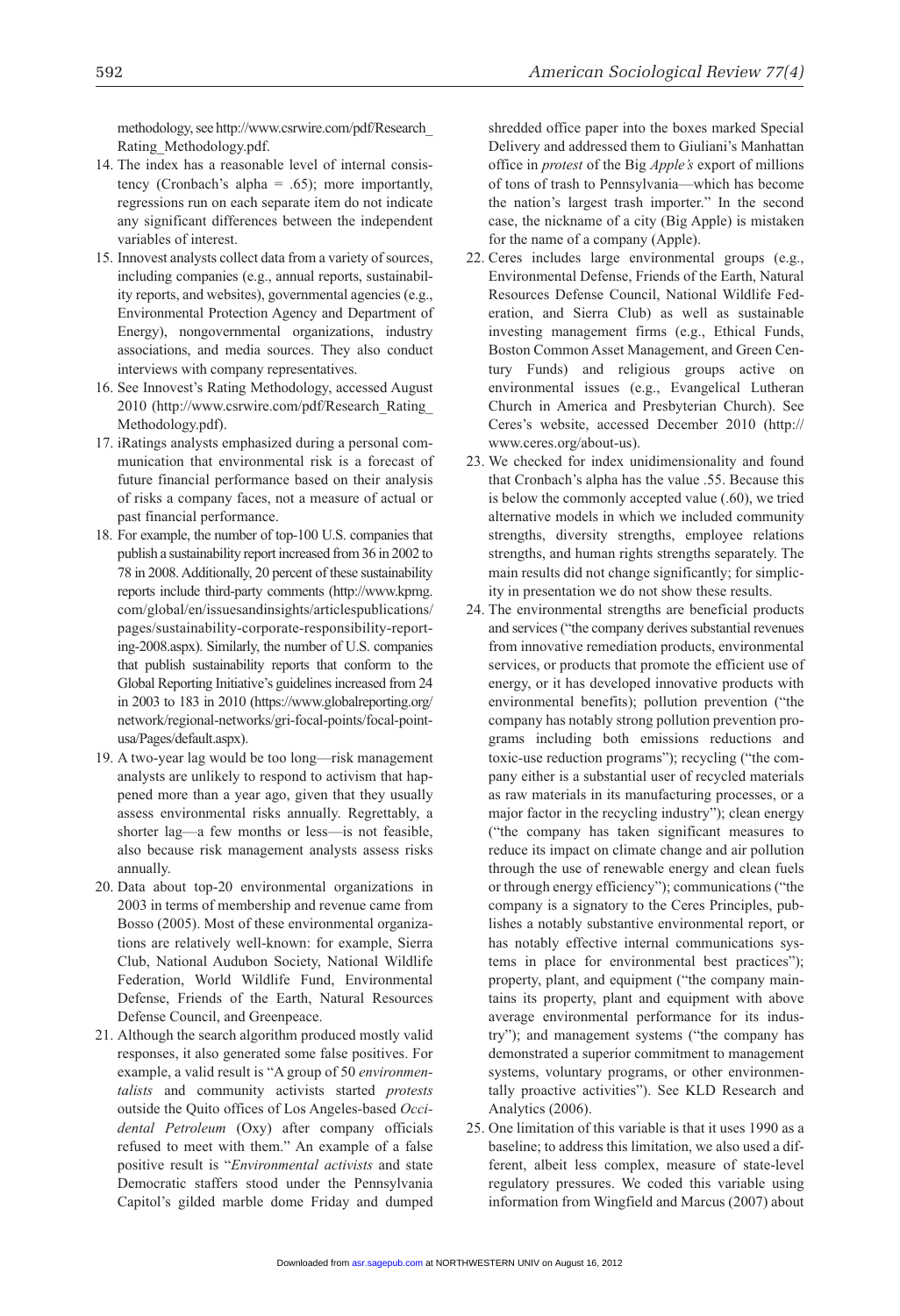the Green Score Index, which ranks states on different environmental policies. This alternative measure produced similar results and is not included in the final results. The other limitation of this variable comes from the fact that most companies operate in different states, so different local branches and divisions may be exposed to different levels of regulatory pressure. An alternative measure that would account for environmental pressures in all states in which companies operate is, regrettably, unfeasible.

- 26. In fact, the first stage regressions (not shown) indicate that this is true. The number of past instances of shareholder and environmental activism and the number of human rights concerns all have statistically significant positive effects on the likelihood of a firm being targeted by primary and secondary activism.
- 27. One corporate opportunity results from company size: large companies targeted by activists may be perceived to have a higher environmental risk because they are more visible. Another opportunity results from the type of governance: firms with dictatorship-type governance that are targeted by activists may be perceived to have a higher environmental risk because they are less open to engaging stakeholders. A third opportunity results from companies' reputations: firms with very good reputations that are targeted by activists may be perceived to have a higher environmental risk because they are sensitive to reputation loss.

#### **References**

- Adam, Barbara and Joost van Loon. 2000. "Introduction: Repositioning Risk: The Challenge for Social Theory." Pp. 1–33 in *The Risk Society and Beyond,* edited by B. Adam, U. Beck, and J. van Loon. London: Sage Publications.
- Agnone, Jon. 2007. "Amplifying Public Opinion: The Policy Impact of the U.S. Environmental Movement." *Social Forces* 85:1593–1620.
- Amenta, Edwin, Neal Caren, Elizabeth Chiarello, and Yang Su. 2010. "The Political Consequences of Social Movements." *Annual Review of Sociology* 36:287–307.
- Anand, Jaideep and Harbir Singh. 1997. "Asset Redeployment, Acquisitions, and Corporate Strategy in Declining Industries." *Strategic Management Journal* 18:99–118.
- Andersson, Lynne and Thomas Bateman. 2000. "Individual Environmental Initiatives: Championing Natural Environmental Issues in U.S. Business Organizations." *Academy of Management Journal* 43:548–70.
- Andrews, Kenneth T. 2001. "Social Movements and Policy Implementation: The Mississippi Civil Rights Movement and the War on Poverty, 1965 to 1971." *American Sociological Review* 66:71–95.
- Armstrong, Elizabeth and Mary Bernstein. 2007. "Culture, Power, and Institutions: A Multi-institutional Politics Approach to Social Movements." *Sociological Theory* 26:74–99.
- Associated Press. 2004. "Environmentalists Protesting Energy Company's Stance on Global Warming." Associated Press State & Local Wire, May 25.
- Bansal, Pratima and Iain Clelland. 2004. "Talking Trash: Legitimacy, Impression Management, and Unsystematic Risk in the Context of the Natural Environment." *Academy of Management Journal* 47:93–103.
- Bansal, Pratima and Kendall Roth. 2000. "Why Companies Go Green: A Model of Ecological Responsiveness." *Academy of Management Journal* 43:717–36.
- Baron, David. 2005. "Competing for the Public through the News Media." *Journal of Economics & Management Strategy* 14:339–76.
- Beck, Ulrich. 1992. *Risk Society: Towards a New Modernity*. New Delhi, India: Sage.
- Bosso, Christopher. 2005. *Environment, Inc.: From Grassroots to Beltway*. Lawrence: University Press of Kansas.
- Burstein, Paul. 1999. "Social Movements and Public Policy." Pp. 3–21 in *How Social Movements Matter*, edited by M. Giugni, D. McAdam, and C. Tilly. Minneapolis: University of Minnesota Press.
- Burstein, Paul and April Linton. 2002. "The Impact of Political Parties, Interest Groups, and Social Movement Organizations on Public Policy: Some Recent Evidence and Theoretical Concerns." *Social Forces* 81:380–408.
- Business Wire. 2000. "STMicroelectronics Ranked by Innovest Strategic Value Advisors as World's Only 'AAA.'" October 31.
- Cress, Daniel and David Snow. 2000. "The Outcomes of Homeless Mobilization: The Influence of Organization, Disruption, Political Mediation and Framing." *American Journal of Sociology* 105:1063–1104.
- Davis, Gerald and Tracy Thompson. 1994. "A Social Movement Perspective on Corporate Control." *Administrative Science Quarterly* 39:141–73.
- DiMaggio, Paul and Walter Powell. 1983. "The Iron Cage Revisited: Institutional Isomorphism and Collective Rationality in Organizational Fields." *American Sociological Review* 48:147–60.
- Doh, Jonathan and Terence Guay. 2006. "Corporate Social Responsibility, Public Policy, and NGO Activism in Europe and the United States: An Institutional-Stakeholder Perspective." *Journal of Management Studies* 43:47–73.
- Dunlap, Riley and Angela Mertig. 1992. *American Environmentalism: The U.S. Environmental Movement, 1970–1990*. Bristol, PA: Taylor and Francis.
- Eesley, Charles and Michael Lenox. 2006. "Firm Responses to Secondary Stakeholder Action." *Strategic Management Journal* 27:765–81.
- Elliot, Nils Lindahl. 2006. *Mediating Nature: Environmentalism and Modern Culture*. London: Routledge.
- Etzion, Dror. 2007. "Research on Organizations and the Natural Environment, 1992–Present: A Review." *Journal of Management* 33:637–64.
- Florida, Richard. 1996. "Lean and Green: The Move to Environmentally Conscious Manufacturing." *California Management Review* 39:80–105.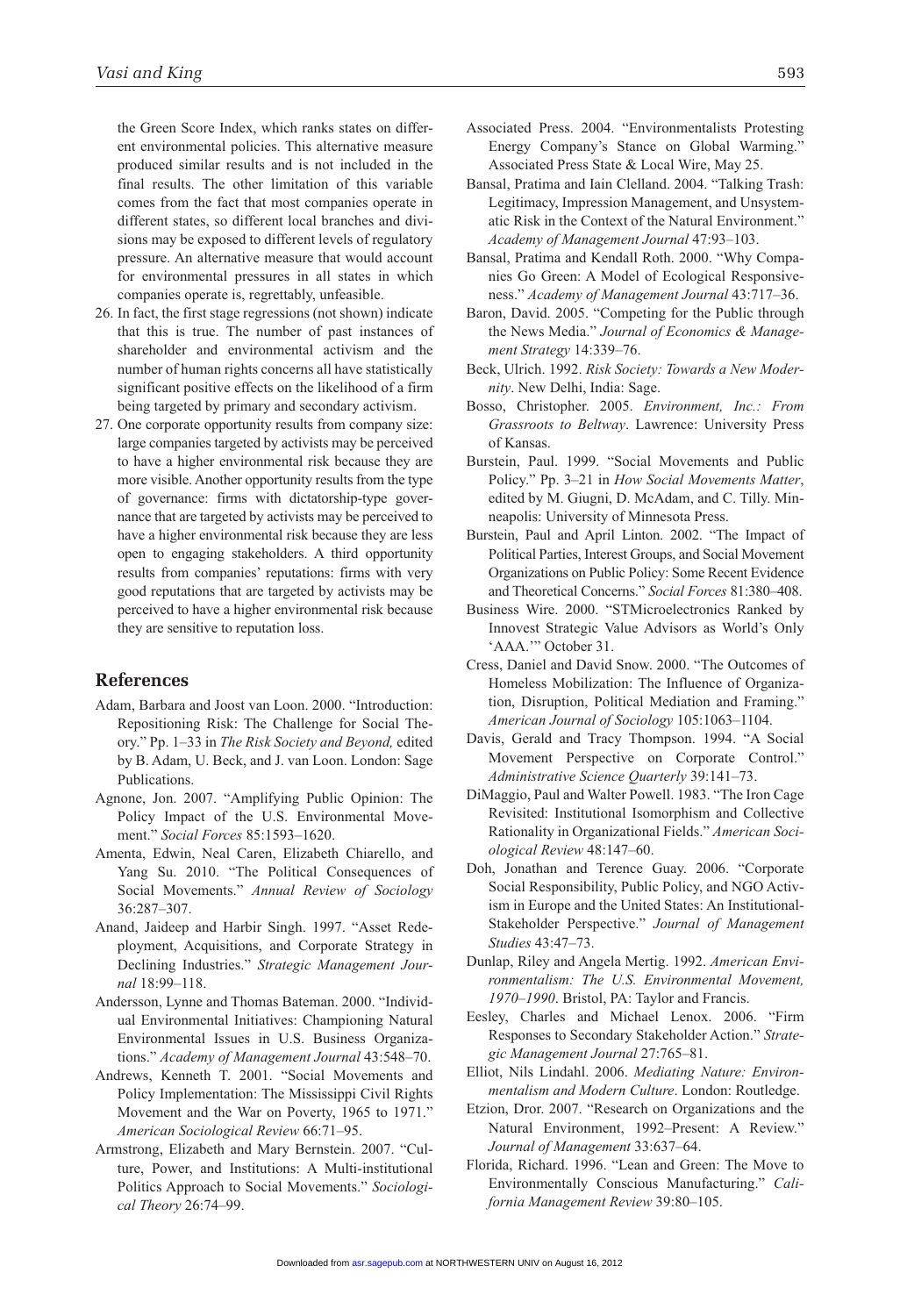- Forbes, Linda and John Jermier. 2002. "The Institutionalization of Voluntary Organizational Greening and the Ideals of Environmentalism: Lessons about Official Culture from Symbolic Organizational Theory." Pp. 194–213 in *Organizations, Policy, and the Natural Environment: Institutional and Strategic Perspectives,* edited by A. Hoffman and M. Ventresca. Stanford, CA: Stanford University Press.
- Freeman, Edward. 2010. *Strategic Management: A Stakeholder Approach*. Cambridge: Cambridge University Press.
- Gamson, William. 1990. *The Strategy of Social Protest*, 2nd ed. Belmont, CA: Wadsworth.
- Gangl, Markus. 2010. "Causal Inference in Sociological Research." *Annual Review of Sociology* 36:21–47.
- Giddens, Anthony. 1991. *Modernity and Self-Identity: Self and Society in the Late Modern Age.* Cambridge, UK: Polity.
- Giugni, Marco. 1998. "Was It Worth the Effort? The Outcomes and Consequences of Social Movements." *Annual Review of Sociology* 24:371–93.
- Gompers, Paul, Joy Ishii, and Andrew Metrick. 2003. "Corporate Governance and Equity Prices." *Quarterly Journal of Economics* 118:107–155.
- Hanson, Robert and Moon Song. 2003. "Long-Term Performance of Divesting Firms and the Effect of Managerial Ownership." *Journal of Economics & Finance* 27:321–36.
- Hendry, Jamie. 2006. "Taking Aim at Business: What Factors Lead Environmental Non-governmental Organizations to Target Particular Firms?" *Business and Society* 45:47–86.
- Hoffman, Andrew. 1997. *From Heresy to Dogma: An Institutional History of Corporate Environmentalism*. San Francisco, CA: The New Lexington Press.
- Hoffman, Andrew and Marc Ventresca. 2002. *Organizations, Policy, and the Natural Environment: Institutional and Strategic Perspectives*. Stanford, CA: Stanford University Press.
- Ingram, Paul, Lori Yue, and Hayagreeva Rao. 2010. "Trouble in Store: Probes, Protests, and Store Openings by Wal-Mart, 1998–2007." *American Journal of Sociology* 116:53–92.
- Jonsson, Stefan, Henrich Greve, and Takako Fujiwara-Greve. 2009. "Undeserved Loss: The Spread of Legitimacy Loss to Innocent Organizations in Response to Reported Corporate Deviance." *Administrative Science Quarterly* 54:195–228.
- Kahneman, Daniel and Amos Tversky. 1979. "Prospect Theory: An Analysis of Decision Under Risk." *Econometrica* 47:263–91.
- King, Brayden. 2008a. "A Political Mediation Model of Corporate Response to Social Movement Activism." *Administrative Science Quarterly* 53:395–421.
- King, Brayden. 2008b. "A Social Movement Perspective of the Stakeholder Collective Action and Influence." *Business and Society* 47:21–49.
- King, Brayden and Nicholas Pearce. 2010. "The Contentiousness of Markets: Politics, Social Movements and

Institutional Change in Markets." *Annual Review of Sociology* 36:249–67.

- King, Brayden and Sarah Soule. 2007. "Social Movements as Extra-Institutional Entrepreneurs: The Effect of Protests on Stock Price Returns." *Administrative Science Quarterly* 52:413–42.
- KLD Research and Analytics. 2006. "Getting Started with KLD Stats and KLD's Ratings Definitions." *KLD Research and Analytics Inc*. Document accessed through Wharton Research Data Services.
- Konar, Shameek and Marc Cohen. 1997. "Information as Regulation: The Effect of Community Right to Know Laws on Toxic Emissions." *Journal of Environmental Economics and Management* 32:109–124.
- Kurtz, Lloyd. 2008. "Socially Responsible Investment and Shareholder Activism." Pp. 249–80 in *The Oxford Handbook of Corporate Social Responsibility,* edited by A. Crane, A. McWilliams, D. Matten, J. Moon, and D. Siegel. Oxford: Oxford University Press.
- Lang, Larry and Rene Stulz. 1994. "Tobin's q, Corporate Diversification, and Firm Performance." *Journal of Political Economy* 102:1248–80.
- Lenox, Michael and Charles Eesley. 2009. "Private Environmental Activism and the Selection and Response of Firm Targets." *Journal of Economics and Management Strategy* 18:45–73.
- Letto, Jay. 1995. "TV Lets Corporations Pull Green Wool Over Viewers' Eyes." FAIR, July/August. Retrieved July 2010 (http://www.fair.org/index. php?page=1309).
- Lipsky, Michael. 1968. "Protest as a Political Resource." *American Political Science Review* 62:1144–58.
- Lounsbury, Michael. 2001. "Cultural Entrepreneurship: Stories, Legitimacy, and the Acquisition of Resources." *Strategic Management Journal* 22:545–64.
- Luders, Joseph. 2006. "The Economics of Movement Success: Business Responses to Civil Rights Mobilization." *American Journal of Sociology* 111:963–98.
- Maguire, Steve and Nelson Phillips. 2009. "Theorising Risk and Organization." Presented at the European Group for Organization Studies Annual Colloquium, Barcelona, Spain.
- McAdam, Doug and Yang Su. 2002. "The War at Home: Antiwar Protests and Congressional Voting, 1965 to 1973." *American Sociological Review* 67:696–721.
- McCammon, Holly, Karen Campbell, Ellen Granberg, and Christine Mowery. 2001. "How Movements Win: Gendered Opportunity Structures and U.S. Women's Suffrage Movements, 1866–1919." *American Sociological Review* 66:49–70.
- McDonnell, Mary Hunter and Brayden G. King. 2010. "Keeping up Appearances: The Use of Corporate Social Responsibility Initiatives to Palliate an Image Threat." Presented at the Annual Meetings of American Sociological Association, Atlanta, GA.
- McWilliams, Abagail and Donald Siegel. 2000. "Corporate Social Responsibility and Financial Performance: Correlation or Misspecification." *Strategic Management Journal* 21:603–609.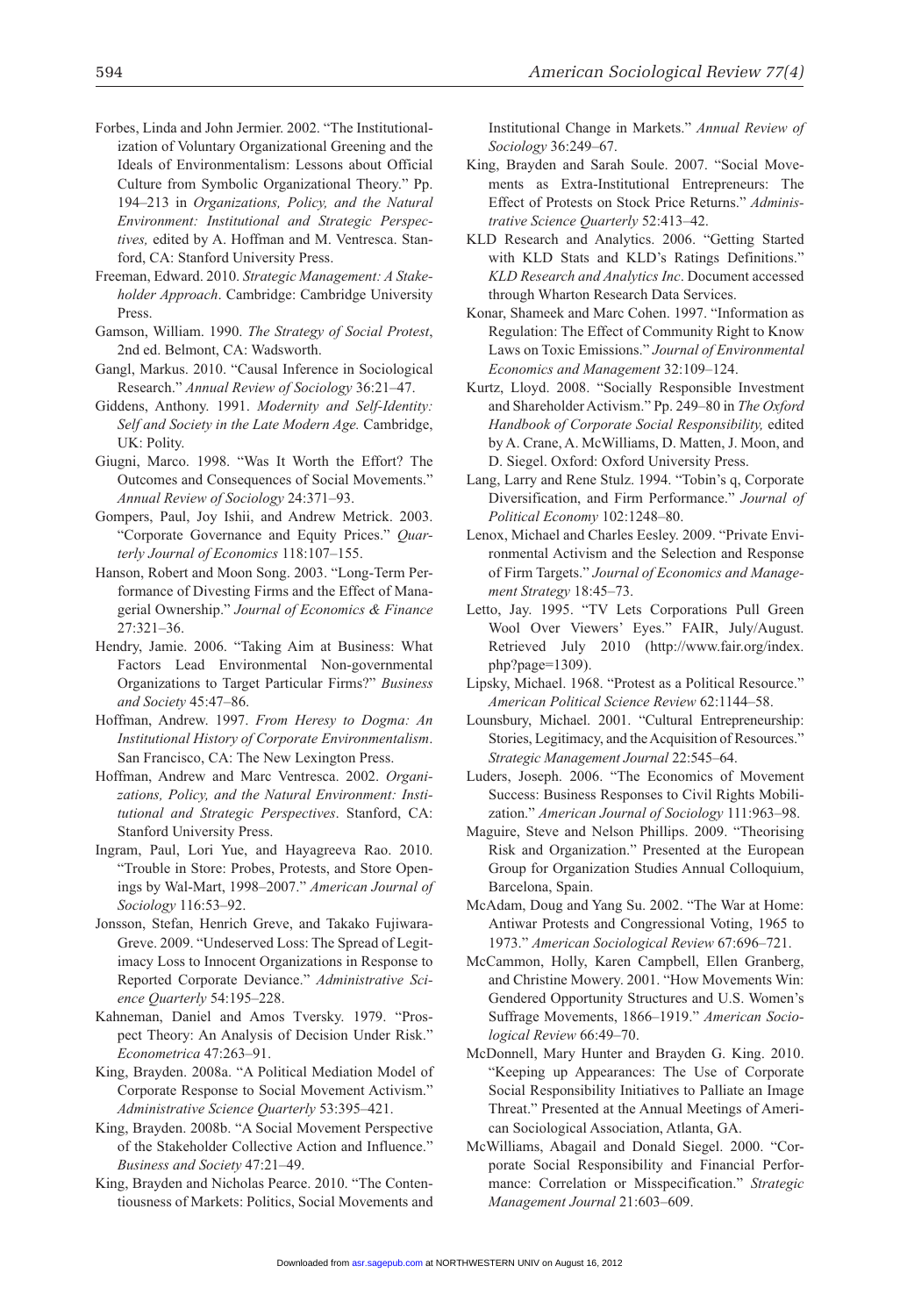- McWilliams, Abagail and Donald Siegel. 2001. "Corporate Social Responsibility: A Theory of the Firm Perspective." *Academy of Management Review* 26:117–27.
- Milstein, Mark, Stuart Hart, and Anne York. 2002. "Coercion Breeds Variation: The Differential Impact of Isomorphic Pressures on Environmental Strategies." Pp. 151–72 in *Organizations, Policy, and the Natural Environment: Institutional and Strategic Perspectives,* edited by A. Hoffman and M. Ventresca. Stanford, CA: Stanford University Press.
- Minkoff, Debra. 1999. "Bending with the Wind: Strategic Change and Adaptation by Women's and Racial Minority Organizations." *American Journal of Sociology* 104:1666–1703.
- Orol, Ronald D. 2010. "After Disasters, Shareholder Pressure Tactics Get New Life: Investor-Activists See Strong Momentum for 'Environmental Risk' Proposals." *Market Watch.* Retrieved August 2010 (http:// www.marketwatch.com/story/green-shareholderpressure-seen-on-the-rise-2010-08-08).
- Perrow, Charles. 1999. *Normal Accidents: Living with High-Risk Technologies*. Princeton, NJ: Princeton University Press.
- Piven, Frances and Richard Cloward. 1977. *Poor People's Movements: Why they Succeed, How they Fail*. New York: Pantheon.
- Potoski, Matthew and Aseem Prakash. 2005. "Green Clubs and Voluntary Governance: ISO 14001 and Firms' Regulatory Compliance." *American Journal of Political Science* 49:235–48.
- Pozner, Jo-Ellen. 2008. "Stigma and Settling Up: An Integrated Approach to the Consequences of Organizational Misconduct for Organizational Elites." *Journal of Business Ethics* 80:141–50.
- Proffitt, Trexler and Andrew Spicer. 2006. "Shaping the Shareholder Activism Agenda: Institutional Investors and Global Social Issues." *Strategic Organization* 4:165–90.
- Raeburn, Nicole. 2004. *Changing Corporate America from Inside Out: Lesbian and Gay Workplace Rights.* Minneapolis, MN: University of Minnesota Press.
- Rao, Hayagreeva. 2009. *Market Rebels: How Activists Make or Break Radical Innovations*. Princeton, NJ: Princeton University Press.
- Reid, Erin and Michael Toffel. 2009. "Responding to Public and Private Politics: Corporate Disclosure of Climate Change Strategies." *Strategic Management Journal* 30:1157–78.
- Renn, Ortwin. 2007. "The Risk Handling Chain." Pp. 21–75 in *The Tolerability of Risk: A New Framework for Risk Management*, edited by F. Bouder, D. Slavin, and R. Löfstedt. Sterling, VA: Earthscan.
- Reynolds, Donald. 2007. "'Green' Reporting in Business News Sections." Retrieved August 2010 (http://www. businessjournalism.org/bizjournalism/ReynoldsCenter GreenReport.pdf).
- Santoro, Wayne A. and Gail M. McGuire. 1997. "Social Movement Insiders: The Impact of Institutional

Activists on Affirmative Action and Comparable Worth Policies." *Social Problems* 44:503–519.

- Scheytt, Tobias, Kim Soin, Kerstin Sahlin-Andersson, and Michael Power. 2006. "Special Research Symposium: Organizations and the Management of Risk – Introduction: Organizations, Risk and Regulation." *Journal of Management Studies* 43:1331–37.
- Schneider, Greg. 2005. "GE Determined to Show More 'Ecomagination.'" *Washington Post,* Tuesday, May 10, p. E02.
- Schurman, Rachel and William Munro. 2009. "Targeting Capital: A Cultural Economy Approach to Understanding the Efficacy of Two Anti-Genetic Engineering Movements." *American Journal of Sociology* 115:155–202.
- Servaes, Henri. 1991. "Tobin's Q and the Gains from Takeovers." *Journal of Finance* 46:409–419.
- Short, James. 1984. "The Social Fabric at Risk: Toward the Social Transformation of Risk Analysis." *American Sociological Review* 49:711–25.
- Sine, Wesley and Brandon Lee. 2009. "Tilting at Windmills? The Environmental Movement and the Emergence of the U.S. Wind Energy Sector." *Administrative Science Quarterly* 54:123–55.
- Smith, Craig. 2008. "Consumers as Drivers of Corporate Social Responsibility." Pp. 281–302 in *The Oxford Handbook of Corporate Social Responsibility,* edited by A. Crane, A. McWilliams, D. Matten, J. Moon, and D. Siegel. New York: Oxford University Press.
- Soule, Sarah. 2009. *Contention and Corporate Social Responsibility*. New York: Cambridge University Press.
- Soule, Sarah, Doug McAdam, John McCarthy, and Yang Su. 1999. "Protest Events: Cause or Consequence of the U.S. Women's Movement and Federal Congressional Activities, 1956–1979." *Mobilization* 4:239– 56.
- Soule, Sarah and Susan Olzak. 2004. "When do Movements Matter? The Politics of Contingency and the Equal Rights Amendment." *American Sociological Review* 69:473–98.
- Stock, James and Motohiro Yogo. 2005. "Testing for Weak Instruments in Linear IV Regression." Pp. 80–108 in *Identification and Inference for Econometric Models: Essays in Honor of Thomas Rothenberg*, edited by D. W. K. Andrews and J. H. Stock. New York: Cambridge University Press.
- TerraChoice Environmental Marketing. 2007. "The Six Sins of Greenwashing: A Study of Environmental Claims in North American Consumer Markets." Retrieved July 2010 (http://www.terrachoice.com/ files/6\_sins.pdf).
- Tversky, Amos and Daniel Kahneman. 1974. "Judgment under Uncertainty: Heuristics and Biases." *Science* 85:1124–31.
- Van Dyke, Nella, Sarah Soule, and Verta Taylor. 2004. "The Targets of Social Movements: Beyond a Focus on the State." *Research in Social Movements, Conflicts, and Change* 25:27–51.